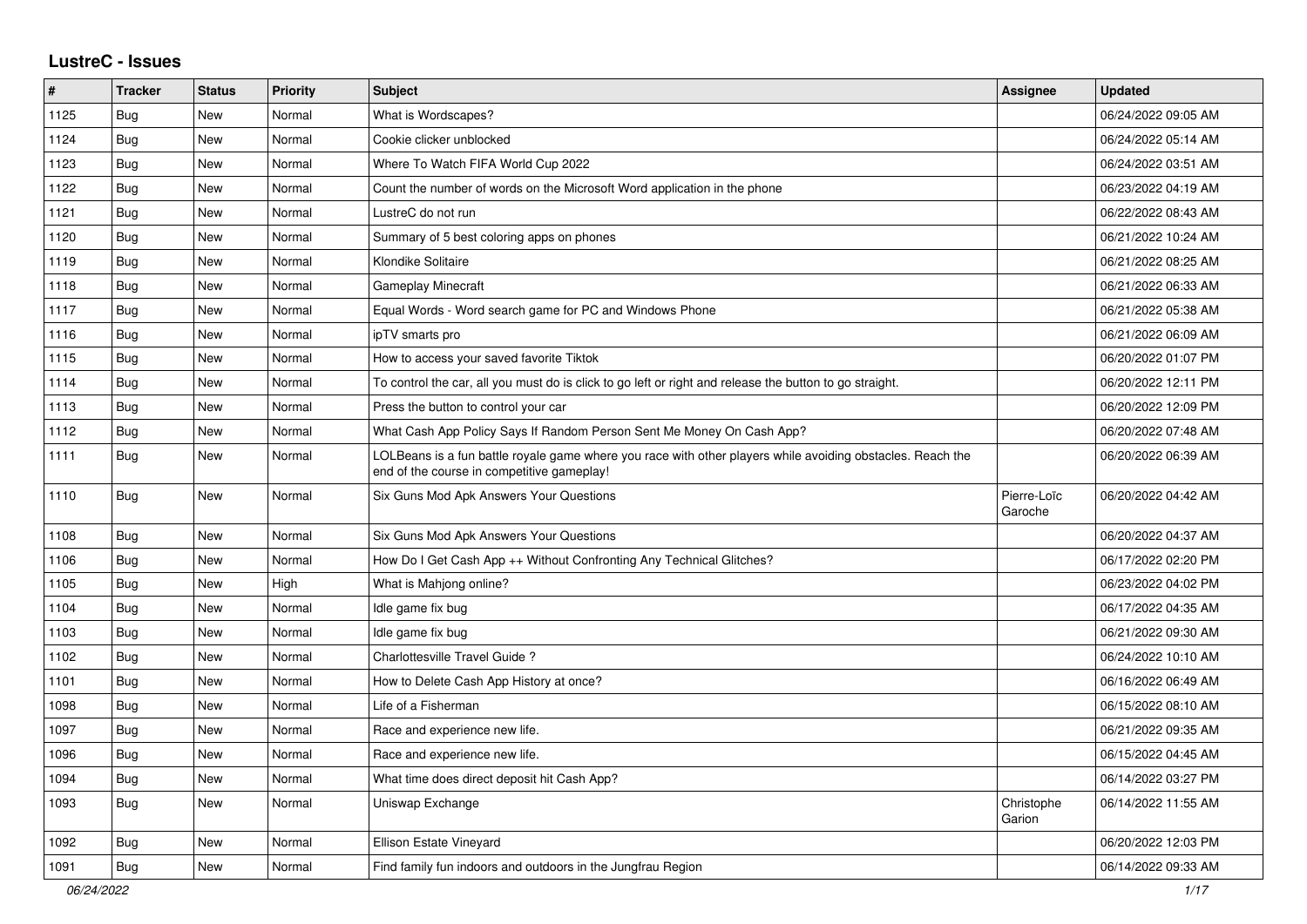| $\pmb{\#}$ | <b>Tracker</b> | <b>Status</b> | Priority  | <b>Subject</b>                                              | Assignee               | <b>Updated</b>      |
|------------|----------------|---------------|-----------|-------------------------------------------------------------|------------------------|---------------------|
| 1090       | <b>Bug</b>     | New           | Normal    | Pay Someone To Do My Assignment                             |                        | 06/11/2022 03:15 PM |
| 1089       | Bug            | New           | Normal    | Pay Someone To Do My Assignment                             |                        | 06/15/2022 04:44 AM |
| 1088       | <b>Bug</b>     | New           | Normal    | Health And Fitness Tips 2022                                | Pierre-Loïc<br>Garoche | 06/20/2022 06:42 AM |
| 1087       | Bug            | New           | Normal    | How do new writers start out?                               |                        | 06/10/2022 03:25 PM |
| 1086       | <b>Bug</b>     | New           | Immediate | Composite Engineer                                          | Pierre-Loïc<br>Garoche | 06/10/2022 09:26 AM |
| 1084       | Bug            | New           | Normal    | <b>Trippie Redd</b>                                         |                        | 06/11/2022 09:05 AM |
| 1083       | Bug            | New           | Normal    | coin base review                                            |                        | 06/11/2022 09:13 AM |
| 1082       | Bug            | New           | Normal    | Reset chime bank password without phone number              |                        | 06/15/2022 11:56 AM |
| 1080       | <b>Bug</b>     | New           | Normal    | How to use Math Wallet   Nexo wallet   CoinTiger Exchange   |                        | 06/15/2022 11:56 AM |
| 1079       | <b>Bug</b>     | New           | Normal    | How to get cheap psychology assignment?                     |                        | 06/15/2022 06:00 AM |
| 1078       | Bug            | New           | Normal    | What Bank Is Cash App On Plaid? Find Clarity And Assistance |                        | 06/15/2022 11:56 AM |
| 1077       | <b>Bug</b>     | New           | Normal    | Les excellentes façons d'utiliser ces images                |                        | 06/24/2022 08:35 AM |
| 1076       | <b>Bug</b>     | New           | Normal    | DedicatedHosting4u                                          |                        | 06/11/2022 09:15 AM |
| 1074       | Bug            | New           | Normal    | Dissertation writing help at economical rates!              | Christophe<br>Garion   | 06/06/2022 04:48 PM |
| 1073       | <b>Bug</b>     | New           | Normal    | Cricut Design Space                                         |                        | 06/07/2022 09:34 PM |
| 1072       | <b>Bug</b>     | New           | Normal    | ij.start canon                                              |                        | 06/21/2022 06:56 PM |
| 1071       | <b>Bug</b>     | New           | Normal    | Cinema HD Review - Cinemahdv2.net                           |                        | 06/21/2022 06:54 PM |
| 1069       | Bug            | New           | Normal    | how to get cash app support phone number 24*7 available     |                        | 06/21/2022 08:36 PM |
| 1068       | <b>Bug</b>     | New           | Normal    | 123.hp.com/laserjet                                         |                        | 05/31/2022 12:22 PM |
| 1067       | <b>Bug</b>     | New           | Normal    | Cricut.com/setup                                            |                        | 05/31/2022 12:19 PM |
| 1065       | Bug            | New           | Normal    | The top foreign language training game in 2022              |                        | 06/07/2022 04:05 AM |
| 1064       | <b>Bug</b>     | New           | Normal    | How to delete Cash App history?                             | Pierre-Loïc<br>Garoche | 06/11/2022 10:29 AM |
| 1063       | <b>Bug</b>     | New           | Normal    | 123.hp.com/laserjet                                         |                        | 05/28/2022 12:27 PM |
| 1062       | Bug            | New           | Normal    | Cricut.com/setup                                            |                        | 05/28/2022 12:26 PM |
| 1061       | <b>Bug</b>     | New           | Normal    | Cricut.com/setup                                            |                        | 05/28/2022 12:24 PM |
| 1060       | <b>Bug</b>     | New           | Normal    | How to Use Panda Helper to Speed Up Your iOS                |                        | 05/28/2022 09:12 AM |
| 1059       | Bug            | New           | Normal    | 123.hp.com/laserjet                                         |                        | 05/28/2022 08:29 AM |
| 1058       | <b>Bug</b>     | New           | Normal    | Cricut.com/setup                                            |                        | 05/28/2022 08:28 AM |
| 1057       | Bug            | New           | Normal    | <b>CCPlay Education Edition APK</b>                         |                        | 06/07/2022 04:07 AM |
| 1055       | <b>Bug</b>     | New           | Normal    | seo apk                                                     | Pierre-Loïc<br>Garoche | 05/27/2022 06:23 AM |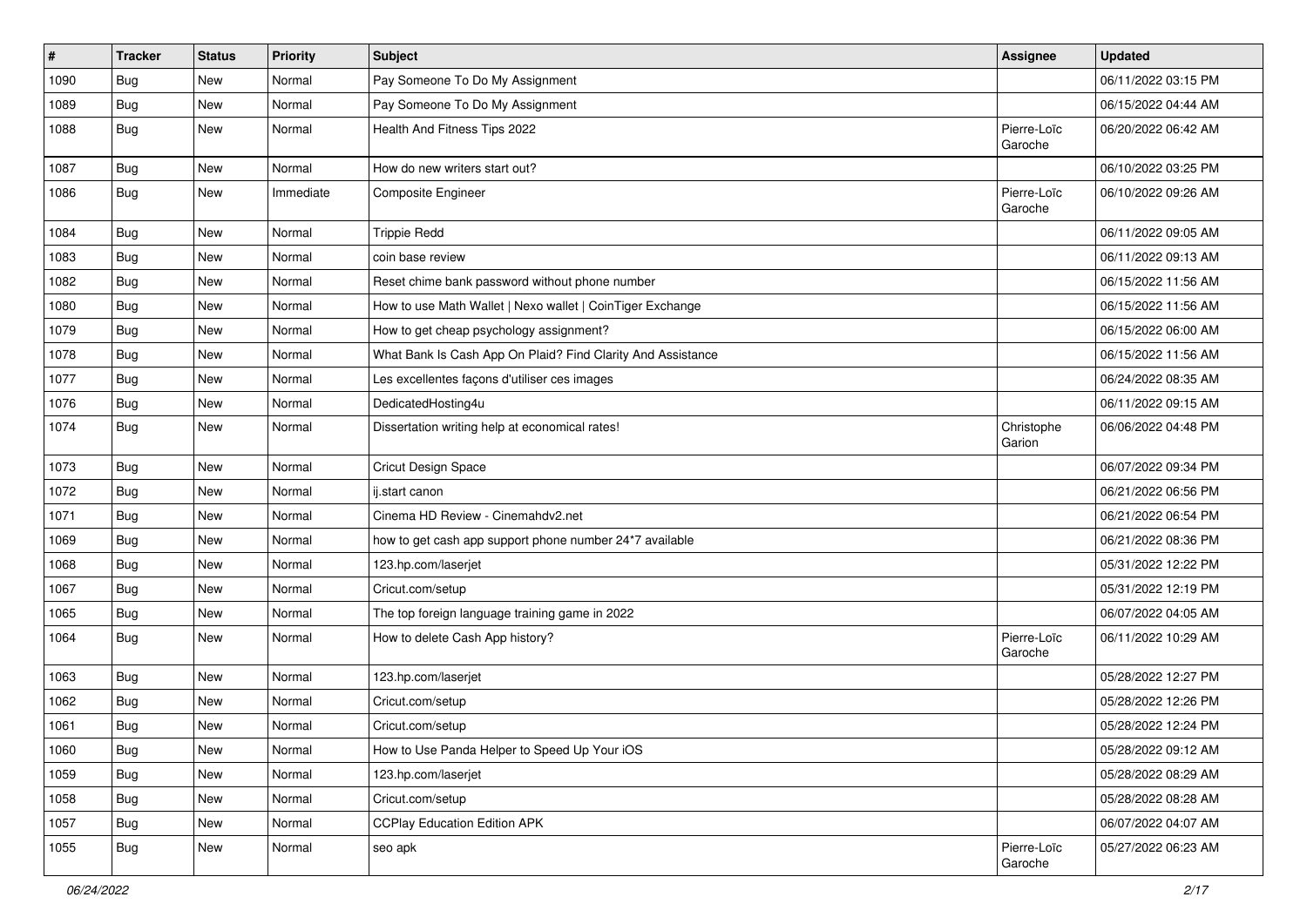| $\sharp$ | Tracker    | <b>Status</b> | <b>Priority</b> | <b>Subject</b>                                                           | Assignee               | <b>Updated</b>      |
|----------|------------|---------------|-----------------|--------------------------------------------------------------------------|------------------------|---------------------|
| 1054     | <b>Bug</b> | New           | Normal          | Apkmodule                                                                | Pierre-Loïc<br>Garoche | 05/26/2022 03:37 PM |
| 1053     | Bug        | New           | Normal          | Game Geometry Dash                                                       |                        | 05/26/2022 11:30 AM |
| 1052     | Bug        | <b>New</b>    | Normal          | Build Now GG is a new battle royale game.                                |                        | 05/26/2022 04:24 AM |
| 1051     | Bug        | <b>New</b>    | Normal          | Dental Supplies USA                                                      |                        | 06/11/2022 09:20 PM |
| 1048     | Bug        | <b>New</b>    | Normal          | So zeigen Sie ein Instagram-Profilbild an und vergrößern es              |                        | 05/25/2022 06:56 AM |
| 1047     | Bug        | New           | Normal          | Opensea                                                                  | Corentin<br>Lauverjat  | 05/24/2022 02:32 PM |
| 1046     | Bug        | <b>New</b>    | Normal          | 123.hp.com/laserjet                                                      |                        | 05/24/2022 10:46 AM |
| 1045     | Bug        | <b>New</b>    | Normal          | Cricut.com/setup                                                         |                        | 05/24/2022 10:45 AM |
| 1044     | Bug        | New           | Normal          | Can I Disapprove If Random Person Sent Me Money On Cash App?             |                        | 05/26/2022 03:51 PM |
| 1043     | Bug        | New           | Normal          | What Is The Right Way To Troubleshoot Cash App Transfer Failed Problems? |                        | 05/25/2022 01:16 PM |
| 1042     | <b>Bug</b> | <b>New</b>    | Normal          | How to set up direct deposit on cash app?                                |                        | 05/25/2022 01:17 PM |
| 1041     | <b>Bug</b> | New           | Normal          | Count words in Word on the computer                                      |                        | 05/27/2022 02:16 PM |
| 1040     | Bug        | <b>New</b>    | Normal          | thabet                                                                   |                        | 05/19/2022 08:05 PM |
| 1039     | Bug        | New           | Normal          | How to Get Tickmill Bonuses for Free                                     |                        | 05/26/2022 05:43 PM |
| 1038     | Bug        | New           | Normal          | How to Fix Canon Printer Offline ISsue                                   | Pierre-Loïc<br>Garoche | 05/27/2022 05:25 AM |
| 1036     | Bug        | New           | Normal          | <b>VPS Material</b>                                                      |                        | 05/18/2022 09:34 PM |
| 1035     | Bug        | New           | Normal          | how to relieve spam score                                                | Pierre-Loïc<br>Garoche | 05/18/2022 11:39 AM |
| 1034     | Bug        | <b>New</b>    | Normal          | Download Teaching Feeling For Android                                    |                        | 05/20/2022 09:25 AM |
| 1033     | Bug        | <b>New</b>    | Normal          | The best slope 2 online games to play right now                          |                        | 05/17/2022 10:55 AM |
| 1032     | Bug        | New           | Normal          | How To Play The Wordle Game                                              |                        | 05/17/2022 10:37 AM |
| 1031     | Bug        | <b>New</b>    | Normal          | <b>IAFT Traders Union</b>                                                |                        | 05/16/2022 03:14 PM |
| 1030     | Bug        | <b>New</b>    | Normal          | <b>IAFT Traders Union</b>                                                |                        | 05/16/2022 03:13 PM |
| 1029     | Bug        | <b>New</b>    | Normal          | 5 Reasons Why People Love Coloring Pages?                                |                        | 05/16/2022 11:53 AM |
| 1028     | <b>Bug</b> | New           | Normal          | The Best Free Online Game to Play with Friends                           |                        | 05/16/2022 05:00 AM |
| 1027     | Bug        | <b>New</b>    | Normal          | Word hurdle: Viral and Fun Online Game                                   |                        | 06/20/2022 01:36 PM |
| 1026     | <b>Bug</b> | New           | Normal          | New Puzzle Game for All Age - Dordle                                     |                        | 05/30/2022 06:26 AM |
| 1025     | <b>Bug</b> | New           | Normal          | how to change the logo in wordpress                                      |                        | 05/20/2022 06:00 AM |
| 1024     | <b>Bug</b> | New           | Normal          | How to choose the right broker                                           |                        | 05/14/2022 10:31 AM |
| 1023     | Bug        | New           | Normal          | Questions That Are Typically Asked About Trap The Cat                    |                        | 05/14/2022 03:51 AM |
| 1022     | <b>Bug</b> | New           | Normal          | 123.hp.com/laserjet                                                      |                        | 05/13/2022 01:25 PM |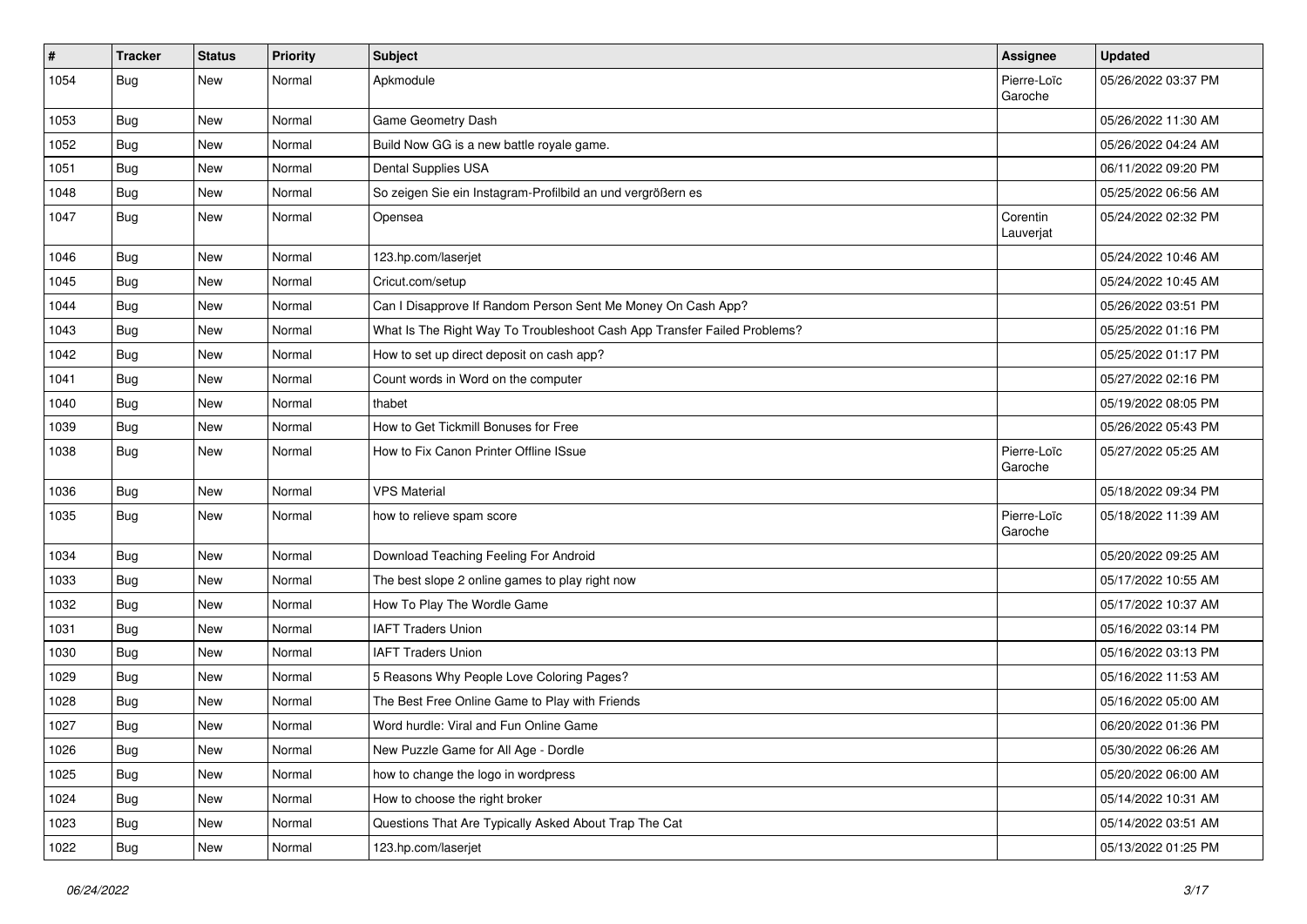| $\vert$ # | <b>Tracker</b> | <b>Status</b> | <b>Priority</b> | <b>Subject</b>                                                                | <b>Assignee</b>        | <b>Updated</b>      |
|-----------|----------------|---------------|-----------------|-------------------------------------------------------------------------------|------------------------|---------------------|
| 1021      | Bug            | New           | Normal          | Cricut.com/setup                                                              |                        | 05/26/2022 12:21 AM |
| 1020      | <b>Bug</b>     | <b>New</b>    | Normal          | Cricut.com/setup                                                              |                        | 05/13/2022 11:14 AM |
| 1019      | Bug            | New           | Normal          | Cricut.com/setup                                                              |                        | 05/13/2022 11:13 AM |
| 1018      | <b>Bug</b>     | New           | Normal          | So erhalten Sie ein kostenloses Hörbuch                                       |                        | 06/24/2022 07:09 AM |
| 1016      | Bug            | New           | Normal          | Klondike Solitaire                                                            |                        | 05/12/2022 09:03 AM |
| 1015      | Bug            | New           | Normal          | Is it possible to send books for free?                                        |                        | 05/11/2022 04:05 PM |
| 1014      | Bug            | New           | Normal          | how to get chime routing and account number ? chime routing number florida    |                        | 05/11/2022 12:42 PM |
| 1013      | Bug            | New           | Normal          | ij.start canon                                                                |                        | 05/11/2022 11:31 AM |
| 1012      | Bug            | New           | Normal          | Cricut.com/setup                                                              |                        | 05/11/2022 11:30 AM |
| 1011      | Bug            | New           | Normal          | Summary of 10 best coloring apps on phones                                    |                        | 05/11/2022 10:58 AM |
| 1010      | Bug            | New           | Normal          | what are the requirements to borrow money from cash app ? cash app borrow app | Pierre-Loïc<br>Garoche | 05/11/2022 09:29 AM |
| 1009      | Bug            | New           | Normal          | How to change routing number on Cash App?                                     |                        | 05/11/2022 07:13 AM |
| 1008      | Bug            | New           | Normal          | Who was the first black woman to anchor a newscast?                           |                        | 05/10/2022 03:13 PM |
| 1007      | Bug            | New           | Normal          | "ij.start canon                                                               |                        | 05/18/2022 10:40 AM |
| 1006      | <b>Bug</b>     | New           | Normal          | Cricut.com/setup                                                              |                        | 05/10/2022 01:22 PM |
| 1005      | Bug            | New           | High            | Nursing Assignment Help in UK                                                 |                        | 05/13/2022 05:33 PM |
| 1004      | Bug            | New           | Normal          | you get to pinch and drag a man with a very flexible face                     |                        | 05/10/2022 10:59 AM |
| 1003      | Bug            | New           | Normal          | Drift F1 is a drifting car game inspired by F1's tracks.                      | Pierre-Loïc<br>Garoche | 05/10/2022 10:52 AM |
| 1002      | <b>Bug</b>     | New           | Normal          | <b>Chemistry Assignment Help</b>                                              |                        | 06/04/2022 09:58 AM |
| 1001      | Bug            | New           | Normal          | Venmo Keep Saying Error?                                                      |                        | 06/16/2022 02:11 PM |
| 1000      | <b>Bug</b>     | New           | Normal          | Super easy way to zoom photos and upload to Instagram                         | Christophe<br>Garion   | 05/07/2022 11:06 AM |
| 999       | Bug            | New           | Normal          | Is there a way to find Google Feud answers?                                   |                        | 05/07/2022 08:58 AM |
| 998       | Bug            | New           | Normal          | Is It Hard to Solve Wordle An                                                 |                        | 05/13/2022 06:39 PM |
| 997       | Bug            | New           | Normal          | 123.hp.com/laserjet                                                           |                        | 05/06/2022 05:33 AM |
| 996       | Bug            | New           | Normal          | Cricut.com/setup                                                              |                        | 05/06/2022 05:32 AM |
| 993       | Bug            | New           | Normal          | IO Games Free Online                                                          |                        | 05/04/2022 10:35 AM |
| 992       | Bug            | New           | Normal          | So vergrößern Sie Ihr Instagram-Profilbild                                    |                        | 05/04/2022 08:46 AM |
| 991       | Bug            | New           | Normal          | <b>MDMA MOLLY</b>                                                             |                        | 05/03/2022 12:03 AM |
| 990       | <b>Bug</b>     | New           | Normal          | Mushrooms                                                                     |                        | 05/03/2022 12:02 AM |
| 989       | Bug            | New           | Normal          | Barewoods Wax Cigar                                                           |                        | 06/14/2022 08:06 PM |
| 988       | <b>Bug</b>     | New           | Normal          | <b>Medicinal Mushrooms</b>                                                    |                        | 05/06/2022 06:06 AM |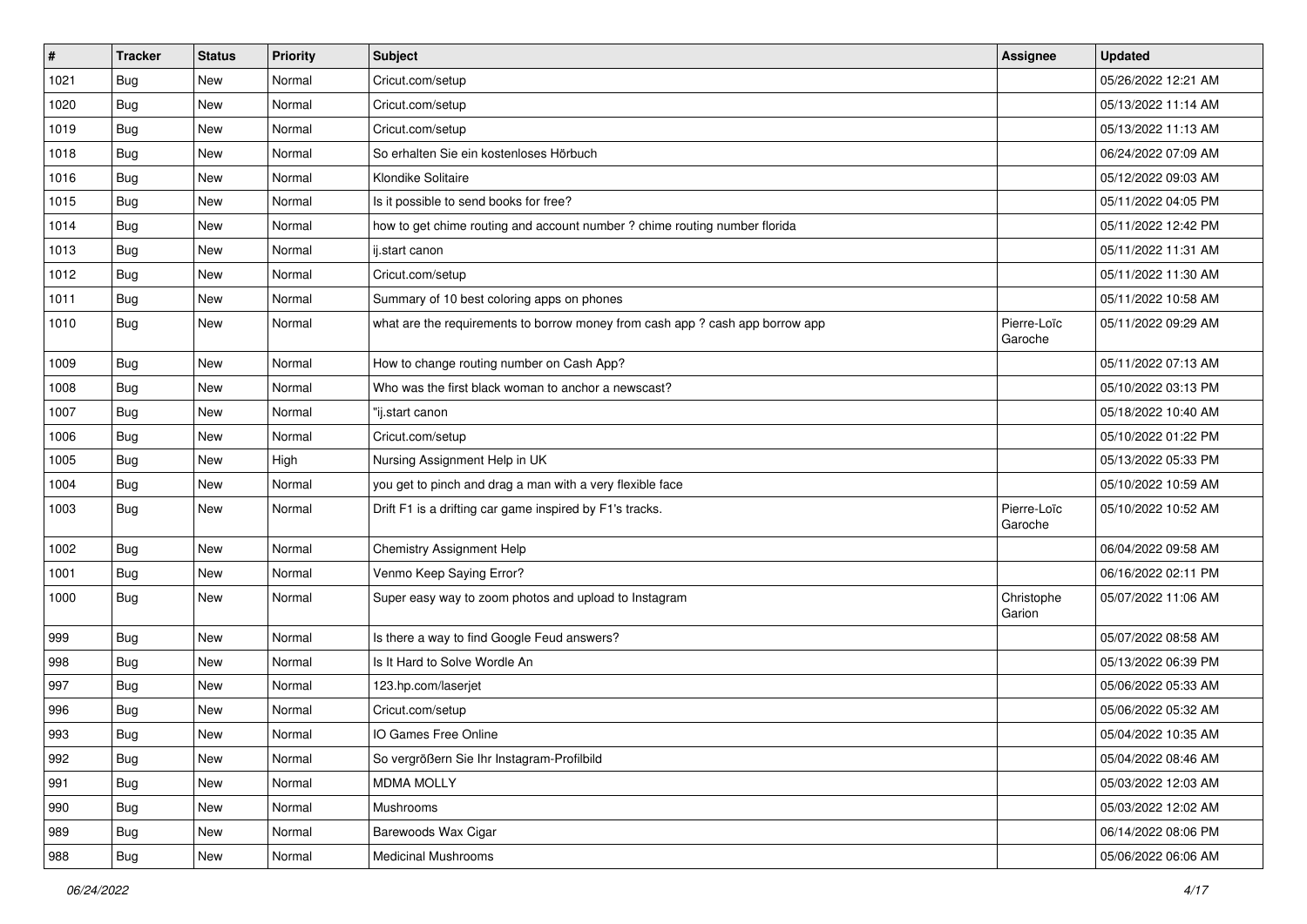| $\sharp$ | <b>Tracker</b> | <b>Status</b> | <b>Priority</b> | <b>Subject</b>                                                                         | Assignee             | <b>Updated</b>      |
|----------|----------------|---------------|-----------------|----------------------------------------------------------------------------------------|----------------------|---------------------|
| 987      | <b>Bug</b>     | New           | Normal          | <b>Medicinal Mushrooms</b>                                                             |                      | 05/02/2022 11:59 PM |
| 986      | <b>Bug</b>     | New           | Normal          | dbhdsvbhdf                                                                             | Christophe<br>Garion | 05/01/2022 09:10 AM |
| 985      | <b>Bug</b>     | New           | Normal          | Find out the vitality of Facebook Phone Number:                                        |                      | 05/06/2022 06:34 AM |
| 984      | Bug            | New           | Normal          | How to disable, permanently delete Twitter account on phone, PC                        |                      | 05/09/2022 04:42 PM |
| 983      | <b>Bug</b>     | New           | Normal          | Finding issue in tekken 3 game?                                                        |                      | 05/28/2022 02:34 PM |
| 982      | <b>Bug</b>     | New           | Normal          | Five sites that let you download free scenarios for your iPhone                        |                      | 05/07/2022 09:34 PM |
| 981      | <b>Bug</b>     | New           | Normal          | VidMate Mod APK                                                                        |                      | 05/06/2022 09:22 AM |
| 980      | <b>Bug</b>     | New           | Normal          | Free Gas Cards for the Unemployed                                                      |                      | 04/28/2022 06:25 AM |
| 979      | <b>Bug</b>     | New           | Normal          | Free Gas Cards for the Unemployed                                                      |                      | 04/28/2022 06:18 AM |
| 978      | <b>Bug</b>     | New           | Normal          | Delamore Lodge is a place to stay.                                                     |                      | 04/27/2022 11:41 AM |
| 977      | <b>Bug</b>     | New           | Normal          | Fans of the Old Country will like this book.                                           |                      | 04/27/2022 11:14 AM |
| 976      | Bug            | New           | Normal          | How to delete the cash app account history right now?                                  | Hamza<br>Bourbouh    | 04/27/2022 09:47 AM |
| 975      | <b>Bug</b>     | New           | Normal          | Payback 2 Mod APK                                                                      |                      | 05/05/2022 10:56 AM |
| 974      | Bug            | New           | Normal          | Watch NCAA Football Live Streaming Free                                                |                      | 05/06/2022 08:16 AM |
| 972      | <b>Bug</b>     | New           | Normal          | How To Borrow Money From The Cash App? Get To Know About The Same                      |                      | 04/25/2022 07:30 AM |
| 971      | <b>Bug</b>     | New           | Normal          | How Do I Check Balance On Cash App Card With Optimum Ease?                             |                      | 04/23/2022 08:43 PM |
| 970      | Bug            | New           | Normal          | The Amount Of Time Does Cash App Direct Deposit Time Take?                             |                      | 04/23/2022 08:33 AM |
| 969      | <b>Bug</b>     | New           | Normal          | Watch NCAA Football Live Match Free                                                    |                      | 04/23/2022 07:29 AM |
| 966      | <b>Bug</b>     | New           | Normal          | How to Download the Filmes                                                             |                      | 04/23/2022 04:04 AM |
| 965      | <b>Bug</b>     | New           | Normal          | Go with cash app customer service to know where I can load my cash app card            |                      | 04/22/2022 01:07 PM |
| 964      | Bug            | New           | Normal          | Can I Fix Cash App Transfer Failed Issues By Adding Sufficient Funds?                  |                      | 04/21/2022 10:23 AM |
| 962      | <b>Bug</b>     | New           | Normal          | Kostenlose Hörbücher                                                                   |                      | 05/20/2022 08:56 AM |
| 961      | <b>Bug</b>     | New           | Normal          | TeaTv is an Android                                                                    |                      | 04/20/2022 11:01 AM |
| 959      | <b>Bug</b>     | New           | Normal          | Get connected with cash app team-How to get money off cash app at walmart without card |                      | 04/20/2022 08:18 AM |
| 958      | <b>Bug</b>     | New           | Normal          | Avail Cash app support service to know Sutton bank cash app number                     |                      | 04/19/2022 12:02 PM |
| 957      | <b>Bug</b>     | New           | Normal          | From Where I Can Get Cheap Writing Services?                                           |                      | 04/20/2022 05:06 AM |
| 956      | Bug            | New           | Normal          | FNF Free Mods Online                                                                   |                      | 04/18/2022 10:57 AM |
| 955      | Bug            | New           | Normal          | How Long Does Verification Take On Cash App If You Apply For The Verification?         | Christophe<br>Garion | 04/18/2022 08:17 AM |
| 954      | Bug            | New           | Normal          | AZ Screen Recorder Mod                                                                 |                      | 04/20/2022 11:11 AM |
| 953      | Bug            | New           | Normal          | Manga Dogs - Read Your Favorite Comics on Your Smartphone                              |                      | 04/20/2022 05:25 AM |
| 952      | <b>Bug</b>     | New           | Normal          | Canon IJ Network Tool                                                                  |                      | 04/22/2022 04:13 AM |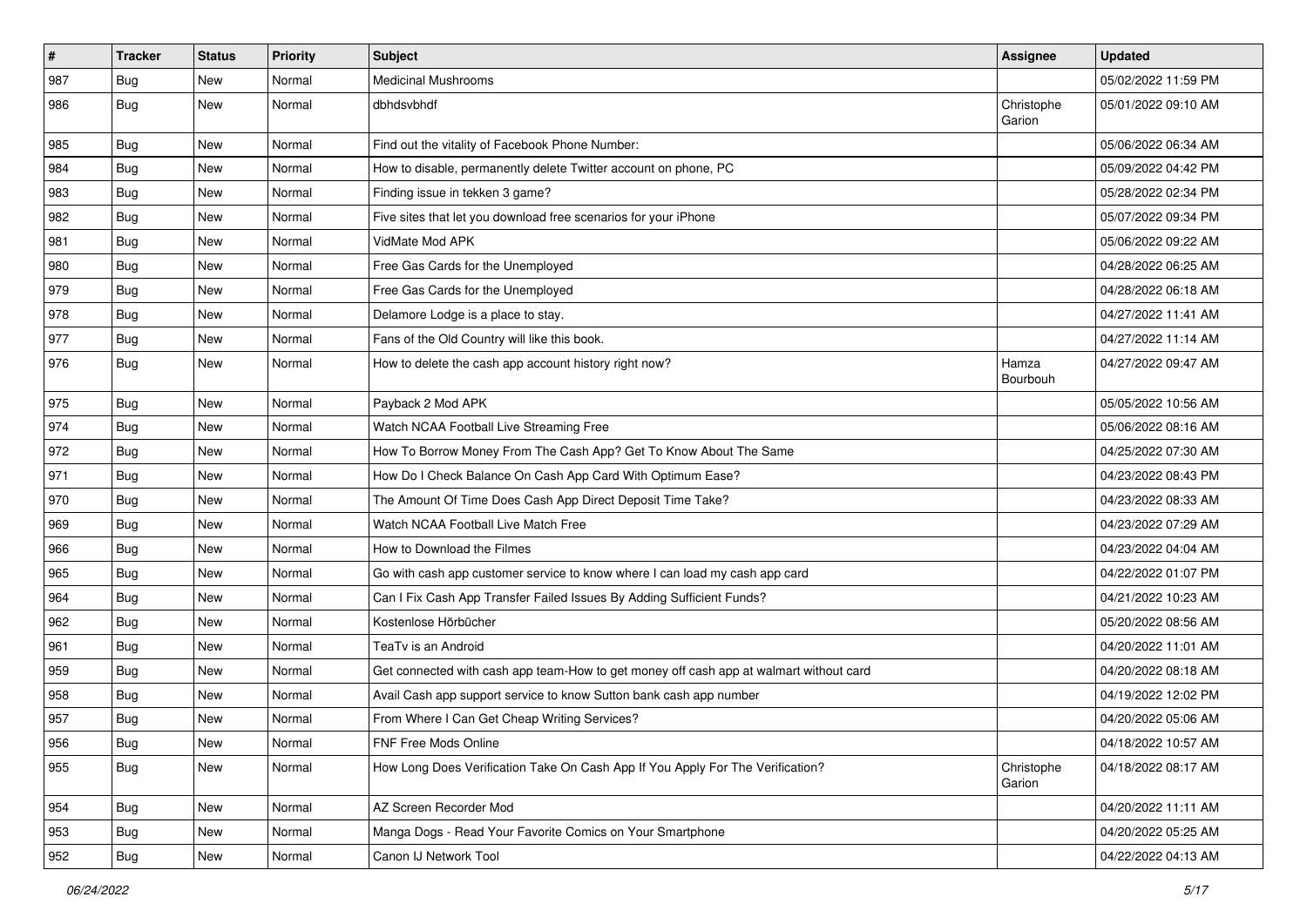| $\pmb{\#}$ | Tracker    | <b>Status</b> | Priority | Subject                                                                          | <b>Assignee</b>        | <b>Updated</b>      |
|------------|------------|---------------|----------|----------------------------------------------------------------------------------|------------------------|---------------------|
| 951        | Bug        | New           | Normal   | Canon.com/ijsetup                                                                |                        | 04/20/2022 10:18 AM |
| 950        | Bug        | New           | Normal   | ij.start canon                                                                   |                        | 05/07/2022 02:12 PM |
| 949        | <b>Bug</b> | New           | Normal   | <b>Educational Games</b>                                                         |                        | 06/15/2022 09:11 PM |
| 948        | <b>Bug</b> | New           | Normal   | Canon IJ Network Tool                                                            |                        | 04/20/2022 11:53 AM |
| 947        | <b>Bug</b> | New           | Normal   | is Disney Now and Disney Plus different?                                         |                        | 04/14/2022 09:53 AM |
| 946        | <b>Bug</b> | New           | Normal   | What is Plex and Is Plex Legal?                                                  |                        | 04/20/2022 09:07 AM |
| 945        | Bug        | New           | Normal   | TikTok 18 Mod Apk For Your Android                                               |                        | 04/13/2022 09:32 AM |
| 943        | Bug        | New           | Normal   | ij.start canon                                                                   |                        | 04/13/2022 08:52 AM |
| 942        | <b>Bug</b> | New           | Normal   | Canon IJ Network Tool                                                            |                        | 04/13/2022 08:45 AM |
| 941        | Bug        | New           | Normal   | is Disney Now and Disney Plus different?                                         |                        | 04/20/2022 10:19 AM |
| 940        | <b>Bug</b> | New           | Normal   | What is Plex and Is Plex Legal?                                                  |                        | 04/20/2022 06:31 AM |
| 939        | Bug        | New           | Normal   | Ability to change sound notifications                                            | Christophe<br>Garion   | 05/11/2022 10:07 PM |
| 938        | <b>Bug</b> | New           | Normal   | Would you like to have your own ringtone                                         | Christophe<br>Garion   | 04/22/2022 01:27 PM |
| 936        | <b>Bug</b> | New           | Normal   | Avantages de l'extension AliTools pour faire du shopping sur Aliexpress          | Pierre-Loïc<br>Garoche | 04/12/2022 11:35 AM |
| 935        | Bug        | New           | Normal   | MovieBox Pro Apk - Watch Movies and TV Shows on Your Android Phone               |                        | 04/27/2022 05:56 PM |
| 934        | <b>Bug</b> | New           | Normal   | MovieBox Pro Apk - Watch Movies and TV Shows on Your Android Phone               |                        | 05/10/2022 11:01 AM |
| 933        | Bug        | New           | Normal   | How Can I Watch Movies on My Mobile Phone                                        |                        | 06/24/2022 12:55 AM |
| 932        | Bug        | New           | Normal   | The best epic, long-playing PC games will consume days of your life.             |                        | 05/15/2022 07:44 PM |
| 930        | <b>Bug</b> | New           | Normal   | The best free games online                                                       |                        | 04/12/2022 09:05 AM |
| 929        | <b>Bug</b> | New           | Normal   | Canon IJ Network Tool                                                            |                        | 04/12/2022 08:32 AM |
| 928        | Bug        | New           | Normal   | How Does Sutton Bank Cash App Customer Service Help In Answering Your Questions? |                        | 04/12/2022 11:36 AM |
| 926        | <b>Bug</b> | New           | Normal   | tavor 7                                                                          |                        | 06/22/2022 05:08 PM |
| 925        | Bug        | New           | Normal   | tavor 7                                                                          |                        | 06/15/2022 03:45 AM |
| 924        | <b>Bug</b> | New           | Normal   | buy tec 9                                                                        |                        | 04/11/2022 02:54 PM |
| 923        | <b>Bug</b> | New           | Normal   | frenchies for sale                                                               |                        | 04/11/2022 02:35 PM |
| 922<br>∽∸  | Bug        | New           | Normal   | Why Is The Need For Assignment Writing Services?                                 |                        | 06/24/2022 11:14 PM |
| 921        | Bug        | New           | Normal   | Canon IJ Network Tool                                                            |                        | 04/11/2022 09:00 AM |
| 920        | Bug        | New           | Normal   | Where I Can Get Essay Writing Services?                                          |                        | 04/11/2022 08:35 AM |
| 918        | Bug        | New           | Normal   | Antivirus for IOS                                                                |                        | 06/16/2022 10:36 PM |
| 917        | <b>Bug</b> | New           | Normal   | Random Person Sent Me Money on Cash App-find solution?                           |                        | 04/09/2022 12:32 PM |
| 916        | <b>Bug</b> | New           | Normal   | How long does it take to write a book?                                           |                        | 04/07/2022 12:15 PM |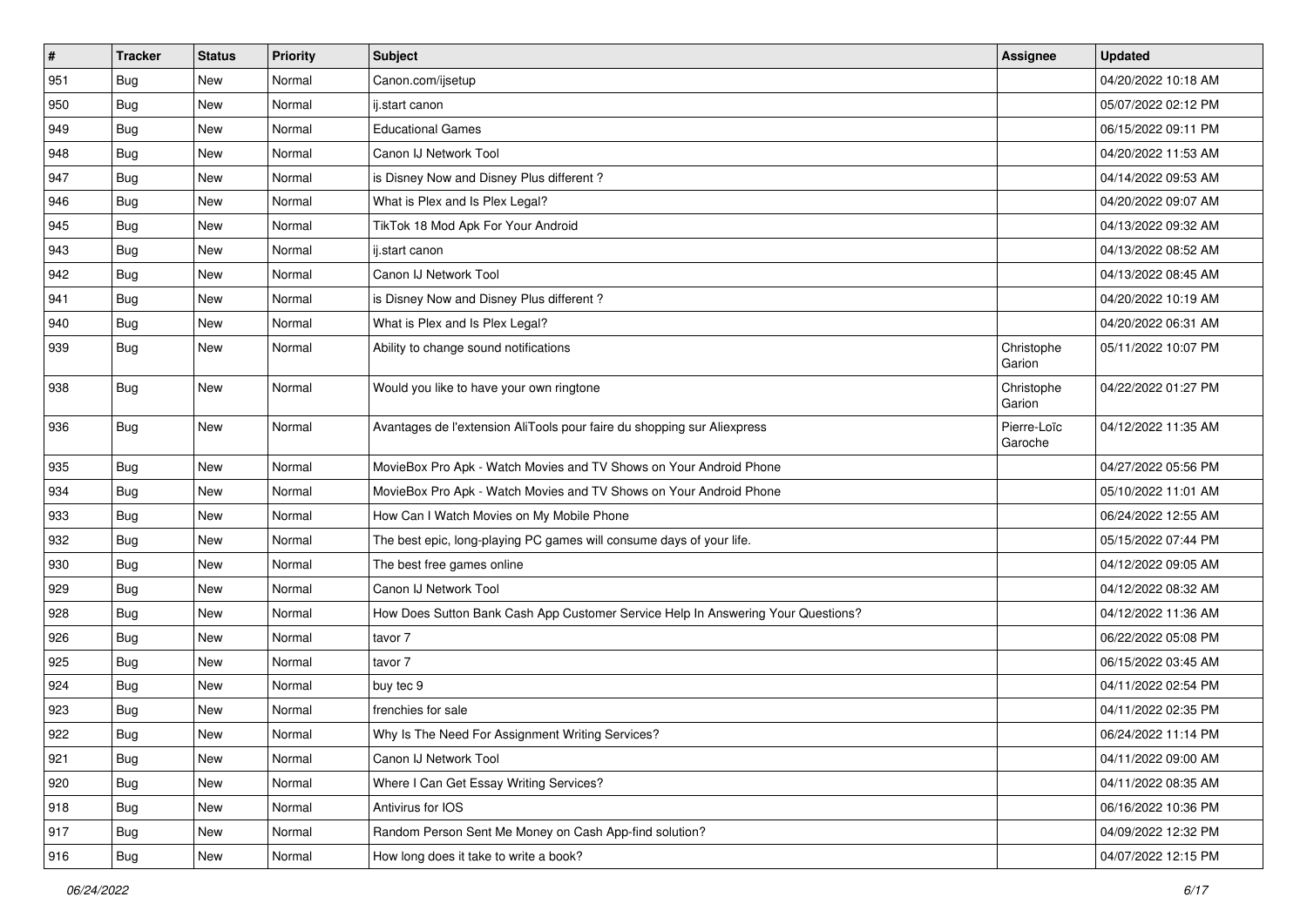| $\sharp$ | <b>Tracker</b> | <b>Status</b> | <b>Priority</b> | <b>Subject</b>                                                              | <b>Assignee</b> | <b>Updated</b>      |
|----------|----------------|---------------|-----------------|-----------------------------------------------------------------------------|-----------------|---------------------|
| 915      | <b>Bug</b>     | New           | Normal          | Finance dissertation writing                                                |                 | 04/07/2022 09:22 AM |
| 914      | <b>Bug</b>     | <b>New</b>    | Normal          | Wordle: how to play fashion games for free?                                 |                 | 04/07/2022 08:30 AM |
| 913      | Bug            | New           | Normal          | Canon IJ Network Tool                                                       |                 | 04/07/2022 06:21 AM |
| 912      | Bug            | New           | Normal          | Cuphead Mobile Game Review                                                  |                 | 06/09/2022 10:14 AM |
| 911      | Bug            | New           | Normal          | Aluminum Windows & Doors                                                    |                 | 04/06/2022 08:10 PM |
| 910      | Bug            | New           | Normal          | Each content looks unisize or not formated                                  |                 | 04/06/2022 11:21 AM |
| 909      | Bug            | New           | Normal          | Toca Life World APK                                                         |                 | 04/06/2022 04:52 AM |
| 908      | Bug            | New           | Normal          | Toca Life World APK                                                         |                 | 04/06/2022 03:18 AM |
| 907      | <b>Bug</b>     | New           | Normal          | Canon IJ Network Tool                                                       |                 | 04/04/2022 10:43 AM |
| 906      | Bug            | New           | Normal          | How To Change Cash App From Business To Personal Account For Any Reasons?   |                 | 04/04/2022 09:57 AM |
| 905      | <b>Bug</b>     | New           | Normal          | MINI MILITIA MOD APK                                                        |                 | 05/19/2022 01:54 PM |
| 898      | Bug            | New           | Normal          | Shadow Fight 2 Mod APK                                                      |                 | 04/02/2022 09:17 AM |
| 897      | Bug            | New           | Normal          | Slot Pulsa Pragmatic Play                                                   | Xavier Thirioux | 04/01/2022 12:08 PM |
| 895      | <b>Bug</b>     | New           | Normal          | Cash App Scams                                                              |                 | 06/18/2022 02:36 PM |
| 893      | <b>Bug</b>     | New           | Normal          | klingeltone                                                                 |                 | 04/13/2022 11:06 AM |
| 892      | Bug            | New           | Normal          | Good game                                                                   |                 | 04/01/2022 09:15 AM |
| 891      | Bug            | New           | Normal          | The most interesting game today, have you tried it?                         |                 | 04/01/2022 09:17 AM |
| 889      | <b>Bug</b>     | New           | Normal          | What is Plex and how it's work?                                             |                 | 04/01/2022 09:14 AM |
| 888      | <b>Bug</b>     | New           | Normal          | Is the Fox News Channel on Roku free?                                       |                 | 04/25/2022 08:04 AM |
| 887      | <b>Bug</b>     | New           | Normal          | What is Plex and how it's work?                                             |                 | 04/01/2022 09:16 AM |
| 886      | Bug            | New           | Normal          | Is the Fox News Channel on Roku free?                                       |                 | 04/01/2022 09:16 AM |
| 885      | <b>Bug</b>     | New           | Normal          | How to Install the Tele Latino App For Android                              |                 | 03/28/2022 04:10 AM |
| 884      | Bug            | New           | Normal          | Why do Subway Surfers popular                                               |                 | 04/01/2022 09:16 AM |
| 883      | <b>Bug</b>     | New           | Normal          | Langweilen Sie sich jemals bei der gleichen alten Schriftart auf Instagram? |                 | 04/01/2022 09:16 AM |
| 882      | <b>Bug</b>     | New           | Normal          | How to change bank account on cash app?                                     |                 | 04/01/2022 09:16 AM |
| 880      | Bug            | New           | Normal          | Why do Subway Surfers popular                                               |                 | 04/01/2022 09:16 AM |
| 878      | <b>Bug</b>     | New           | Normal          | Wie ist instazoom hilfreich beim Herunterladen von Instagram-Profilbildern  |                 | 04/08/2022 09:28 PM |
| 876      | I Bug          | New           | Normal          | Download Full-Size Profile Pictures of Your Favorite Users With InstaDP     |                 | 04/01/2022 09:12 AM |
| 875      | Bug            | New           | Normal          | Red ball game                                                               |                 | 04/01/2022 09:15 AM |
| 874      | Bug            | New           | Normal          | Cómo descargar Minecraft Apk                                                |                 | 06/23/2022 04:39 AM |
| 873      | Bug            | New           | Normal          | Klingeltöne mp3                                                             |                 | 04/13/2022 11:03 AM |
| 872      | Bug            | New           | Normal          | Poppy Playtime Horror Game Free                                             |                 | 04/01/2022 09:11 AM |
| 870      | <b>Bug</b>     | New           | Normal          | Mahjong Solitaire                                                           |                 | 04/01/2022 09:12 AM |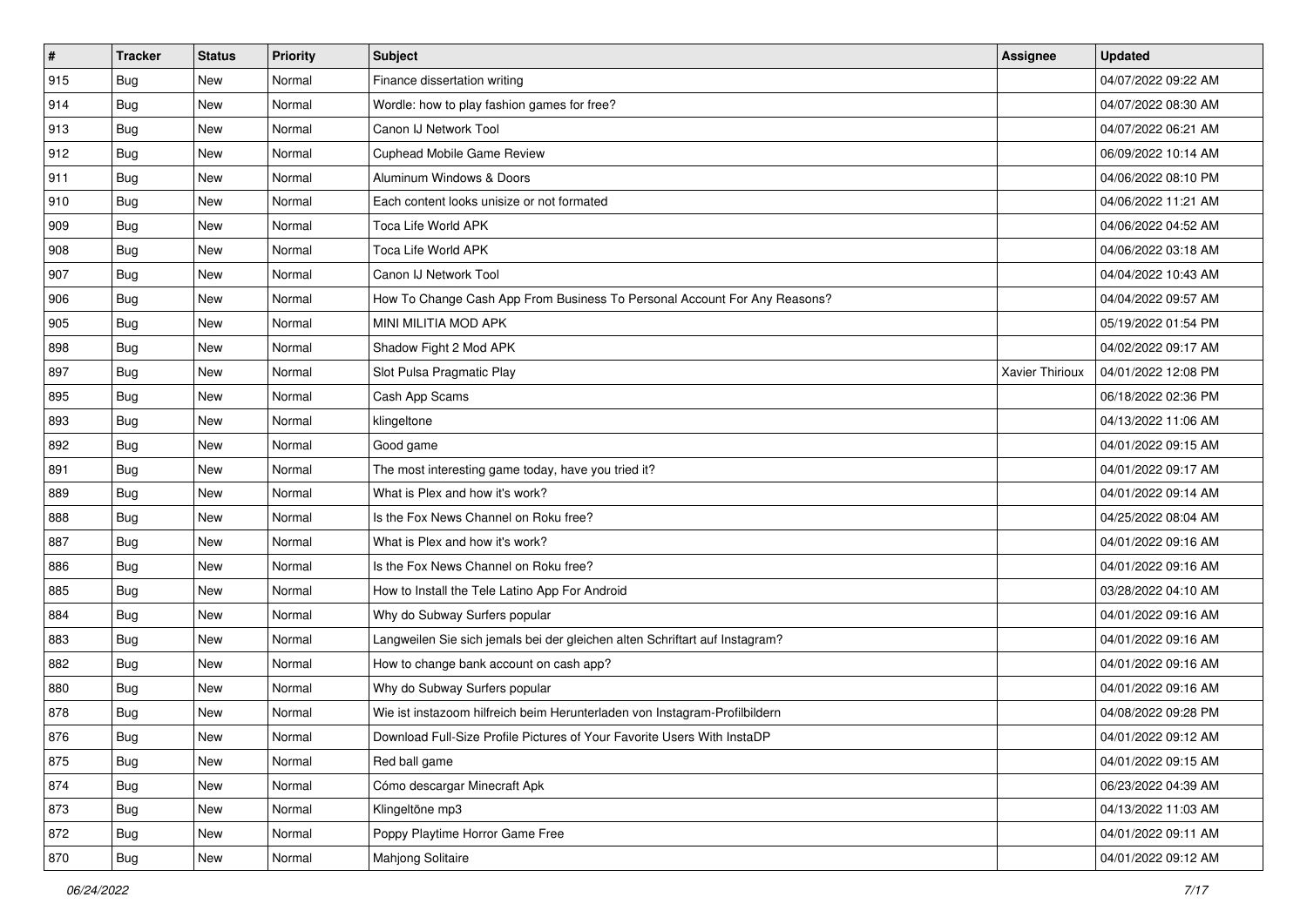| $\vert$ # | <b>Tracker</b> | <b>Status</b> | <b>Priority</b> | <b>Subject</b>                                                                   | Assignee               | <b>Updated</b>      |
|-----------|----------------|---------------|-----------------|----------------------------------------------------------------------------------|------------------------|---------------------|
| 869       | Bug            | New           | Normal          | Sonnerie Post Malone 2022                                                        |                        | 04/13/2022 11:05 AM |
| 867       | Bug            | New           | Low             | cheap Yeezys                                                                     | Pierre-Loïc<br>Garoche | 04/01/2022 09:12 AM |
| 865       | Bug            | <b>New</b>    | Normal          | Canon IJ Printer Utility                                                         |                        | 05/18/2022 07:24 PM |
| 864       | Bug            | <b>New</b>    | Normal          | Canon IJ Network Tool                                                            |                        | 04/01/2022 09:14 AM |
| 863       | Bug            | <b>New</b>    | Normal          | Canon IJ Network Tool                                                            |                        | 04/01/2022 09:12 AM |
| 862       | Bug            | <b>New</b>    | Normal          | none                                                                             |                        | 04/01/2022 09:11 AM |
| 860       | Bug            | New           | Normal          | pokemon guide                                                                    | Pierre-Loïc<br>Garoche | 06/18/2022 08:18 PM |
| 859       | Bug            | New           | Normal          | Canon IJ Network Tool                                                            |                        | 04/01/2022 09:13 AM |
| 858       | Bug            | New           | Normal          | opourid                                                                          | Christophe<br>Garion   | 04/01/2022 09:13 AM |
| 857       | Bug            | New           | Normal          | Welcome to the world of classic retro games                                      |                        | 04/01/2022 09:13 AM |
| 856       | Bug            | <b>New</b>    | Normal          | Online Classes Assistance Help For Student                                       |                        | 04/01/2022 09:13 AM |
| 855       | Bug            | <b>New</b>    | Normal          | Online Classes Assistance Help For Student                                       |                        | 04/01/2022 09:13 AM |
| 854       | Bug            | New           | Normal          | How To Resolve Password Problems Through Facebook Customer Service?              |                        | 04/09/2022 06:11 PM |
| 853       | Bug            | <b>New</b>    | Normal          | what is dr laser                                                                 |                        | 04/01/2022 09:13 AM |
| 852       | Bug            | <b>New</b>    | Normal          | How to cancel your French Bee flight within 24 hours?                            |                        | 04/01/2022 09:13 AM |
| 851       | Bug            | New           | Normal          | Laden Sie den kostenlosen MP3-Klingelton für Ihr Mobiltelefon herunter           |                        | 04/01/2022 09:14 AM |
| 850       | Bug            | New           | Normal          | Puppy Playtime APK Android                                                       |                        | 04/01/2022 09:14 AM |
| 849       | <b>Bug</b>     | <b>New</b>    | Normal          | FutEmax App Apk - Watch Soccer, Fantasy Football, And More On Your Mobile Device |                        | 04/01/2022 09:04 AM |
| 844       | Bug            | <b>New</b>    | Normal          | To know Chime Routing Number call on the helpline number                         |                        | 04/01/2022 08:58 AM |
| 843       | Bug            | New           | Normal          | Canon IJ Network Tool                                                            |                        | 04/01/2022 08:58 AM |
| 842       | <b>Bug</b>     | New           | Normal          | Join the fun game                                                                |                        | 04/01/2022 08:58 AM |
| 841       | Bug            | New           | Normal          | How do I activate FOX NOW?                                                       |                        | 04/01/2022 08:58 AM |
| 840       | Bug            | <b>New</b>    | Normal          | Is Tubi really free and legal?                                                   |                        | 04/01/2022 08:58 AM |
| 839       | <b>Bug</b>     | New           | Normal          | How do I activate FOX NOW?                                                       |                        | 04/01/2022 08:58 AM |
| 838       | Bug            | New           | Normal          | Celebrity Hunter Mod apk - Como instalá-lo                                       |                        | 04/01/2022 08:58 AM |
| 837       | Bug            | New           | Normal          | To Create An Instagram Story                                                     | Pierre-Loïc<br>Garoche | 04/01/2022 08:58 AM |
| 836       | <b>Bug</b>     | New           | Normal          | What Is The Required Amount To Pay As Cash App Clearance Fee?                    |                        | 04/01/2022 09:00 AM |
| 835       | <b>Bug</b>     | New           | Normal          | Build your strong army with Taming io                                            |                        | 04/01/2022 08:59 AM |
| 834       | <b>Bug</b>     | New           | Normal          | Grasp the secret to relieve stress and fatigue                                   |                        | 04/01/2022 08:57 AM |
| 833       | Bug            | New           | Normal          | Does Direct Deposit Hit Chime- seek Chime Customer Service                       |                        | 04/01/2022 08:59 AM |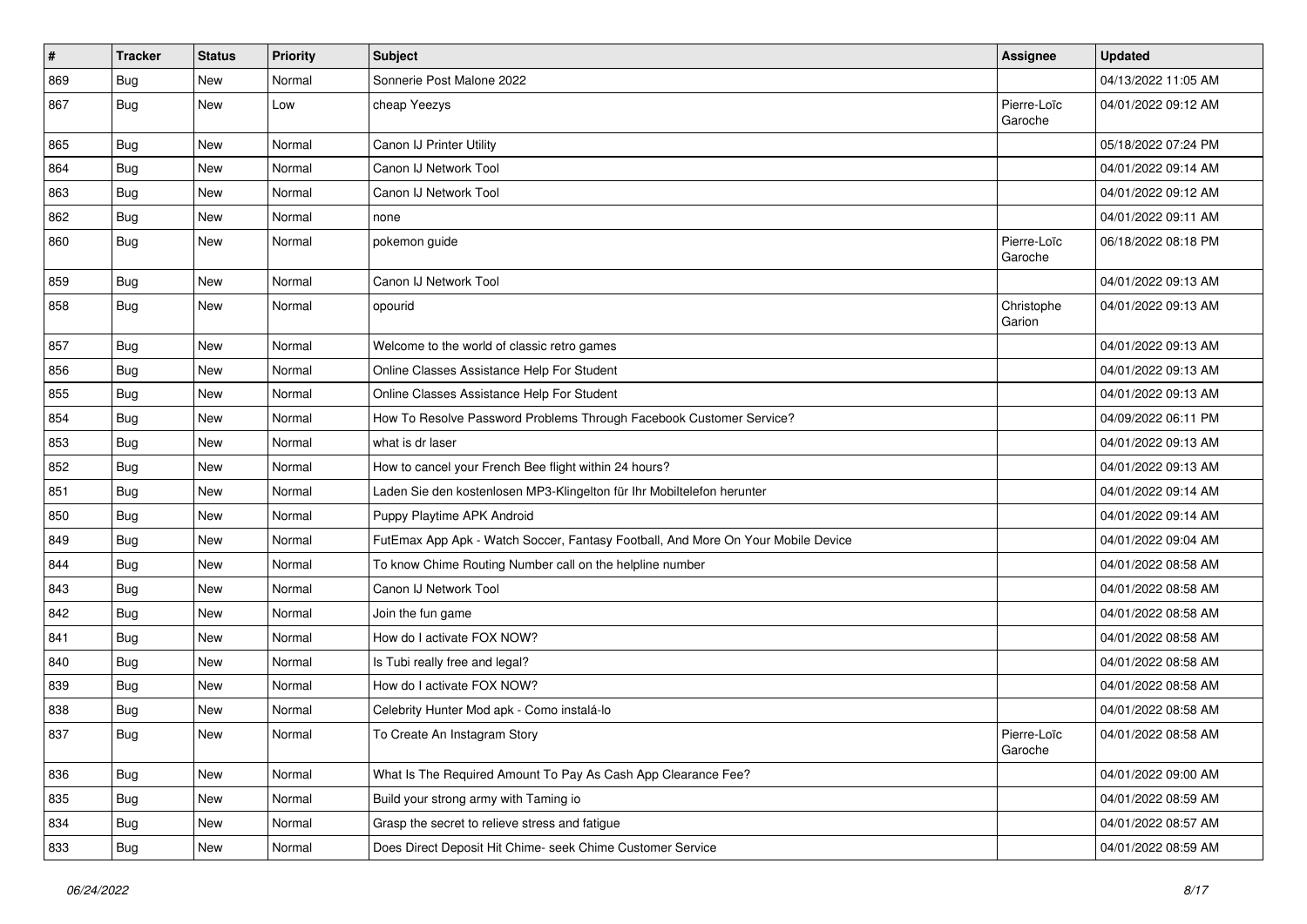| $\pmb{\#}$ | <b>Tracker</b> | <b>Status</b> | <b>Priority</b> | Subject                                                          | <b>Assignee</b>        | <b>Updated</b>      |
|------------|----------------|---------------|-----------------|------------------------------------------------------------------|------------------------|---------------------|
| 832        | <b>Bug</b>     | New           | Normal          | Choque Royale Mod Apk                                            |                        | 04/01/2022 08:59 AM |
| 831        | <b>Bug</b>     | New           | Normal          | Build and shoot                                                  |                        | 05/29/2022 04:47 PM |
| 830        | <b>Bug</b>     | New           | Normal          | Poppy Playtime APK                                               |                        | 04/01/2022 08:59 AM |
| 829        | <b>Bug</b>     | New           | Normal          | Write My Dissertation For Me UK                                  | Pierre-Loïc<br>Garoche | 04/01/2022 08:59 AM |
| 828        | <b>Bug</b>     | New           | Normal          | Nursery management                                               |                        | 06/13/2022 08:55 AM |
| 827        | <b>Bug</b>     | New           | Normal          | Come To Know The Required Steps To Unlock Cash App Account       |                        | 04/01/2022 08:59 AM |
| 826        | Bug            | New           | Normal          | How to Dowload MXL TV Premium                                    |                        | 05/26/2022 03:34 PM |
| 825        | <b>Bug</b>     | New           | Normal          | Lucky Patcher Download                                           |                        | 04/01/2022 08:59 AM |
| 822        | Bug            | New           | Normal          | Dowload Your Boyfriend Game                                      |                        | 06/23/2022 01:10 PM |
| 821        | <b>Bug</b>     | New           | Normal          | Nicoo - A Review of the Popular Battle Royale Game               |                        | 04/01/2022 08:56 AM |
| 820        | Bug            | New           | Normal          | Metal Slug Apk para Android                                      |                        | 06/24/2022 03:11 PM |
| 819        | <b>Bug</b>     | New           | Normal          | Metal Slug Apk para Android                                      |                        | 04/01/2022 08:59 AM |
| 818        | <b>Bug</b>     | New           | Normal          | Have you ever played a basketball game?                          | Corentin<br>Lauverjat  | 04/01/2022 08:55 AM |
| 817        | Bug            | New           | Normal          | Pacman 30th Anniversary                                          |                        | 06/23/2022 04:51 AM |
| 816        | <b>Bug</b>     | New           | Normal          | Play Scribble io fun with everyone                               |                        | 06/23/2022 10:52 AM |
| 815        | Bug            | New           | Normal          | how do i call cash app customer service                          | Xavier Thirioux        | 06/23/2022 08:36 AM |
| 814        | <b>Bug</b>     | New           | Normal          | Stage Fright Cure                                                | Pierre-Loïc<br>Garoche | 06/24/2022 02:07 PM |
| 811        | Bug            | New           | Normal          | Canon IJ Network Tool                                            |                        | 06/20/2022 12:34 AM |
| 809        | <b>Bug</b>     | New           | Normal          | Smash Karts - immerse yourself in the exciting race              |                        | 06/24/2022 11:37 PM |
| 808        | <b>Bug</b>     | New           | Normal          | Sinnvolle Guten-Morgen-Grüße                                     |                        | 06/23/2022 07:27 PM |
| 807        | Bug            | New           | Normal          | 1v1Battle is a strategic action 'Build and shoot' game           |                        | 04/01/2022 08:56 AM |
| 805        | <b>Bug</b>     | New           | Normal          | Ketamine Online Store                                            | Christophe<br>Garion   | 06/23/2022 06:44 PM |
| 804        | <b>Bug</b>     | <b>New</b>    | Normal          | Review                                                           |                        | 06/24/2022 12:23 AM |
| 802        | <b>Bug</b>     | New           | Normal          | Who Is an ETL Engineer                                           |                        | 06/21/2022 03:25 PM |
| 801        | <b>Bug</b>     | New           | Normal          | Who Is an ETL Engineer                                           |                        | 06/24/2022 11:18 PM |
| 800        | <b>Bug</b>     | New           | Normal          | Who Is an ETL Engineer                                           |                        | 06/20/2022 10:21 PM |
| 799        | <b>Bug</b>     | <b>New</b>    | Normal          | Who Is an ETL Engineer                                           |                        | 06/24/2022 04:30 PM |
| 798        | Bug            | New           | Normal          | Who Is an ETL Engineer                                           |                        | 06/23/2022 11:38 PM |
| 797        | Bug            | New           | Normal          | Psychedelic                                                      | Christophe<br>Garion   | 06/22/2022 02:02 AM |
| 796        | <b>Bug</b>     | New           | Normal          | How Does Cash App ++ actually work and What is the process of it |                        | 06/22/2022 07:03 AM |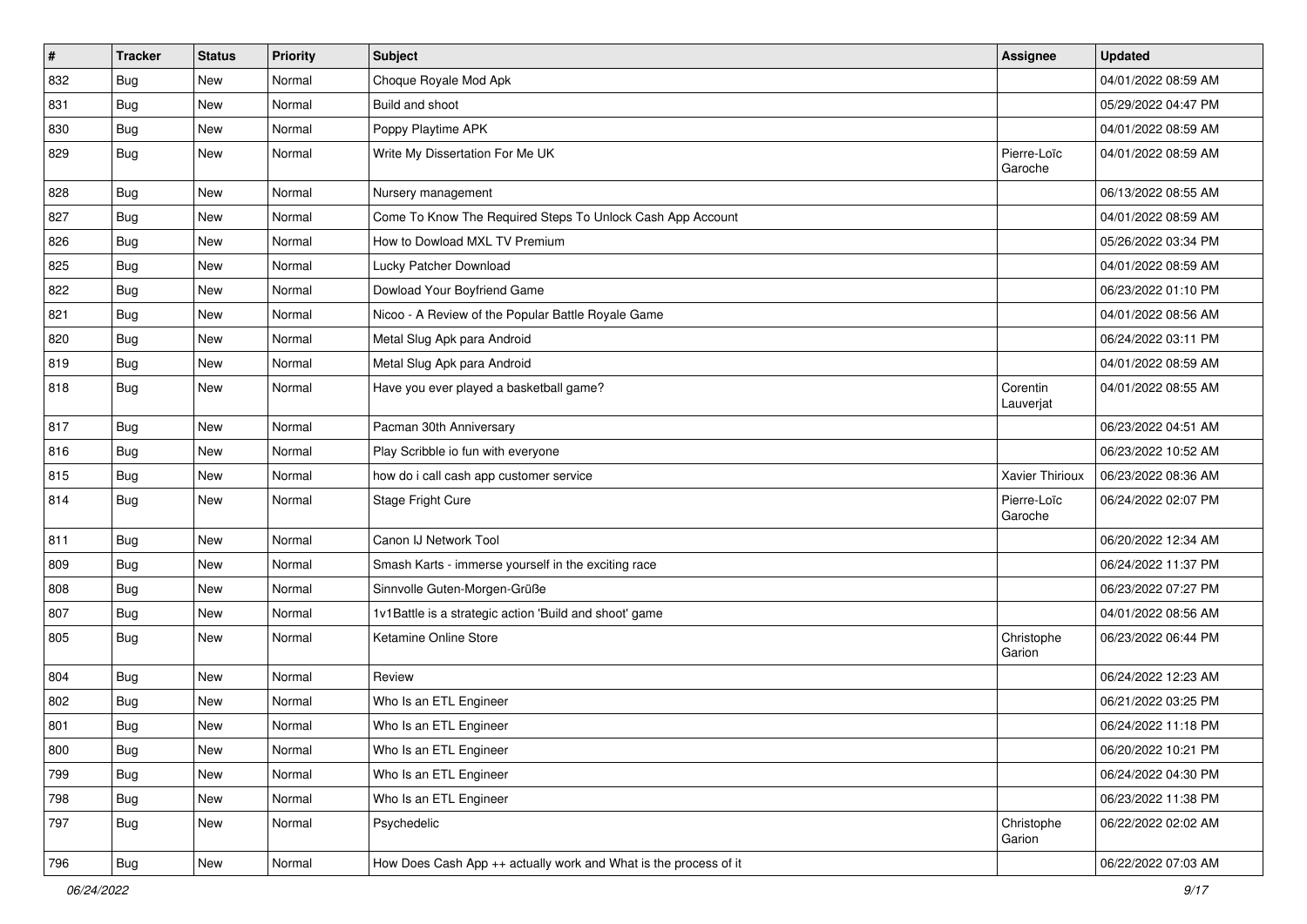| $\vert$ # | <b>Tracker</b> | <b>Status</b> | <b>Priority</b> | <b>Subject</b>                                                                | Assignee               | <b>Updated</b>      |
|-----------|----------------|---------------|-----------------|-------------------------------------------------------------------------------|------------------------|---------------------|
| 795       | <b>Bug</b>     | New           | Normal          | Drift Boss - Exciting Race                                                    |                        | 04/01/2022 08:57 AM |
| 792       | Bug            | New           | Normal          | What is Google Camera Mod?                                                    |                        | 04/01/2022 08:59 AM |
| 791       | <b>Bug</b>     | New           | Normal          | Samsnung TV Plus is not working                                               |                        | 04/01/2022 09:03 AM |
| 790       | <b>Bug</b>     | New           | Normal          | My app                                                                        |                        | 04/01/2022 09:03 AM |
| 789       | Bug            | New           | Normal          | Full version                                                                  |                        | 06/24/2022 09:11 PM |
| 788       | Bug            | New           | Normal          | Intro Maker Mod APK                                                           |                        | 06/24/2022 06:06 PM |
| 787       | <b>Bug</b>     | New           | Normal          | Assured Assignment Help                                                       |                        | 06/24/2022 06:54 AM |
| 786       | Bug            | New           | Normal          | Best Assignment Help in Australia & UK                                        |                        | 06/21/2022 09:28 PM |
| 785       | <b>Bug</b>     | New           | Normal          | How To Get Money Off Cash App Without Card Or With A Card?                    |                        | 06/21/2022 03:59 PM |
| 784       | Bug            | New           | Normal          | How To Add Money On Cash App Card And Check The Funds?                        |                        | 06/23/2022 08:08 AM |
| 783       | Bug            | New           | Normal          | How Do I Determine The Reasons And Solutions To Fix Cash App Transfer Failed? |                        | 06/22/2022 02:05 PM |
| 782       | Bug            | New           | Normal          | Comment faire une sonnerie téléphonique                                       |                        | 06/24/2022 01:32 PM |
| 781       | Bug            | New           | Normal          | Free Whatsapp Group to Join                                                   |                        | 06/23/2022 07:21 AM |
| 780       | Bug            | New           | Normal          | <b>Best Whatsapp Modified APKs</b>                                            | Pierre-Loïc<br>Garoche | 06/23/2022 01:20 PM |
| 777       | Bug            | New           | Normal          | Obtain driving instructions using Google Maps.                                |                        | 06/24/2022 07:31 AM |
| 776       | Bug            | New           | Normal          | Wibargain                                                                     |                        | 06/17/2022 08:52 PM |
| 775       | Bug            | New           | Normal          | cash app                                                                      |                        | 02/14/2022 08:20 AM |
| 774       | Bug            | New           | Normal          | Follow proper initiatives                                                     |                        | 06/24/2022 09:27 AM |
| 773       | <b>Bug</b>     | New           | Normal          | Spades - Play online free                                                     |                        | 06/23/2022 07:57 AM |
| 772       | Bug            | <b>New</b>    | Normal          | united airlines baggage policy                                                |                        | 06/24/2022 12:30 PM |
| 771       | Bug            | New           | Normal          | united airlines baggage policy                                                |                        | 06/24/2022 02:22 PM |
| 770       | Bug            | New           | Normal          | Canon IJ Network Tool                                                         |                        | 06/24/2022 01:39 AM |
| 769       | Bug            | New           | Normal          | check my cash app                                                             |                        | 06/21/2022 07:23 PM |
| 768       | Bug            | New           | Normal          | Where can you buy best jackets online?                                        |                        | 04/01/2022 09:05 AM |
| 767       | Bug            | New           | Normal          | apkmod                                                                        |                        | 06/24/2022 03:02 PM |
| 766       | Bug            | New           | Normal          | Pobreflix Mod APK Review                                                      |                        | 06/23/2022 01:39 AM |
| 765       | <b>Bug</b>     | New           | Normal          | Follow proper initiatives to check my cash app                                |                        | 06/23/2022 05:14 PM |
| 764       | <b>Bug</b>     | New           | Normal          | What is available to see what I can watch HBO Max?                            |                        | 06/24/2022 05:42 PM |
| 763       | Bug            | New           | High            | How to Make a Ringtone on Your iPhone                                         |                        | 06/24/2022 05:53 AM |
| 762       | Bug            | New           | Normal          | How To Add Money To A Cash App Card If Struggling With Low Amount?            |                        | 06/24/2022 07:48 AM |
| 761       | Bug            | New           | Normal          | What is it about basketball that makes it so popular in the United States?    | Corentin<br>Lauverjat  | 06/24/2022 03:48 AM |
| 760       | <b>Bug</b>     | New           | Normal          | apkmod                                                                        |                        | 05/20/2022 05:32 AM |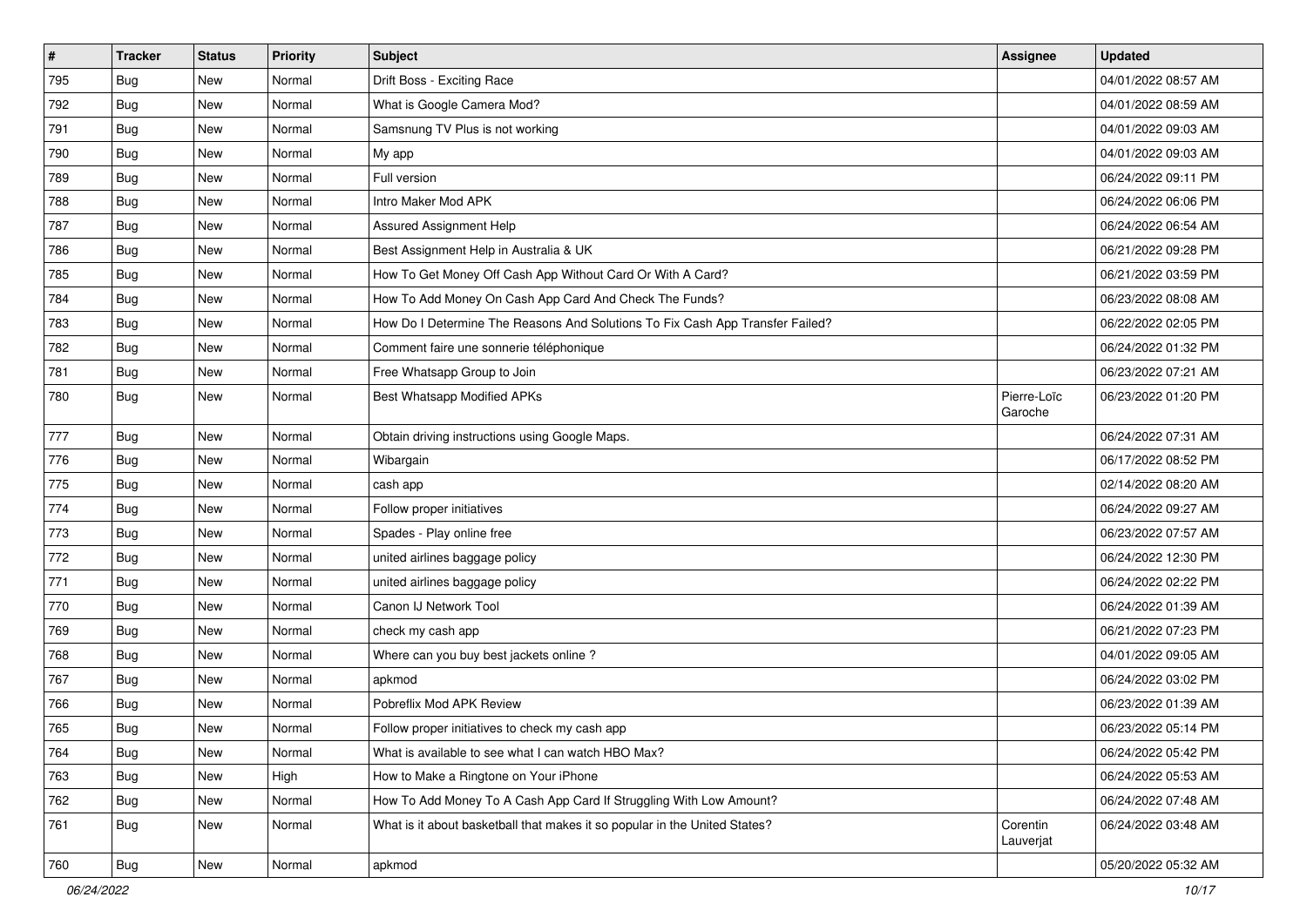| $\sharp$ | <b>Tracker</b> | <b>Status</b> | <b>Priority</b> | <b>Subject</b>                                                                                      | Assignee               | <b>Updated</b>      |
|----------|----------------|---------------|-----------------|-----------------------------------------------------------------------------------------------------|------------------------|---------------------|
| 759      | Bug            | New           | Normal          | Canon IJ Network Tool                                                                               | Pierre-Loïc<br>Garoche | 06/24/2022 08:18 PM |
| 758      | Bug            | <b>New</b>    | Normal          | How Do I Study Consistently For Hours?                                                              |                        | 04/01/2022 09:01 AM |
| 757      | Bug            | <b>New</b>    | Normal          | Why Is Issue of Car Maintenance so Famous for the Consumers?                                        |                        | 04/01/2022 09:01 AM |
| 754      | <b>Bug</b>     | <b>New</b>    | Normal          | Cómo descargar tonos gratis de teléfono celular                                                     |                        | 04/29/2022 05:26 AM |
| 753      | Bug            | <b>New</b>    | Normal          | onlineessaygrader                                                                                   |                        | 04/01/2022 09:01 AM |
| 752      | <b>Bug</b>     | <b>New</b>    | Normal          | Plagerism checker                                                                                   |                        | 04/01/2022 09:03 AM |
| 750      | Bug            | <b>New</b>    | Normal          | Create a Report Template                                                                            |                        | 04/01/2022 09:00 AM |
| 749      | Bug            | <b>New</b>    | Normal          | The Best Bubble Shooter Game for Android                                                            |                        | 04/01/2022 09:02 AM |
| 748      | Bug            | <b>New</b>    | Normal          | Il y a quelques façons d'obtenir des sonneries gratuites pour votre iPhone                          |                        | 04/01/2022 09:02 AM |
| 747      | Bug            | <b>New</b>    | Normal          | How to Install Tyflex Plus on Your Android Device                                                   |                        | 04/01/2022 09:02 AM |
| 744      | Bug            | New           | Normal          | <b>Pixel Survive</b>                                                                                |                        | 04/01/2022 09:02 AM |
| 743      | Bug            | <b>New</b>    | Normal          | They promote 'pixel art' contests and a 'game jam' related to the work and figure of Carlos Casares |                        | 04/15/2022 09:12 PM |
| 742      | Bug            | New           | Normal          | How Long Does Cash App Support Take To Respond For A Better Support?                                |                        | 04/01/2022 09:02 AM |
| 741      | Bug            | New           | Normal          | <b>Blockchain Technology Solutions</b>                                                              |                        | 04/01/2022 09:02 AM |
| 739      | Bug            | <b>New</b>    | Normal          | law dissertation help                                                                               |                        | 04/01/2022 09:02 AM |
| 738      | Bug            | New           | Normal          | How Much Amount Do I Get Using The Referral Code For Cash App?                                      |                        | 04/01/2022 09:03 AM |
| 737      | Bug            | <b>New</b>    | Normal          | How Do I Talk To A Live Person At Facebook If Anything Is Doubtful?                                 |                        | 04/01/2022 09:20 AM |
| 736      | <b>Bug</b>     | <b>New</b>    | Normal          | Want to Edit in My Website (transfer-factor.net) Unfortunately, Unable to Edit It                   |                        | 06/24/2022 07:32 AM |
| 735      | Bug            | <b>New</b>    | Normal          | A quick fix of how to get money back from cash app stocks                                           |                        | 06/24/2022 07:30 AM |
| 734      | <b>Bug</b>     | <b>New</b>    | Normal          | DR. STRANGE: Multiverse of Scheduling Madness!                                                      |                        | 04/01/2022 09:33 AM |
| 733      | Bug            | <b>New</b>    | Normal          | How does one go about getting a book deal?                                                          |                        | 04/01/2022 09:33 AM |
| 732      | <b>Bug</b>     | <b>New</b>    | Normal          | Get rectifications steps about why cash app transfer failed                                         |                        | 04/01/2022 09:33 AM |
| 731      | Bug            | <b>New</b>    | Normal          | Avail Of Cash App Customer Service If Unable To Down Cash App Mobile App?                           |                        | 04/01/2022 09:33 AM |
| 730      | Bug            | <b>New</b>    | Normal          | Canon IJ Network Tool                                                                               |                        | 04/01/2022 09:33 AM |
| 729      | Bug            | <b>New</b>    | Normal          | Canon IJ Network Tool                                                                               |                        | 04/01/2022 09:33 AM |
| 728      | <b>Bug</b>     | <b>New</b>    | Normal          | Will Cash App refund money if scammed? Hitches With Optimum Ease                                    |                        | 04/01/2022 09:33 AM |
| 727      | <b>Bug</b>     | New           | Normal          | Drive for speed simulator mod apk                                                                   | Pierre-Loïc<br>Garoche | 04/23/2022 11:17 PM |
| 726      | Bug            | <b>New</b>    | Normal          | Mobile Application Development Services                                                             |                        | 06/23/2022 12:16 PM |
| 724      | Bug            | <b>New</b>    | Normal          | Dial Chime Customer support number for a quick response                                             |                        | 06/24/2022 01:30 PM |
| 723      | Bug            | New           | High            | The best horror game in 2021                                                                        | Christophe<br>Garion   | 06/23/2022 07:13 PM |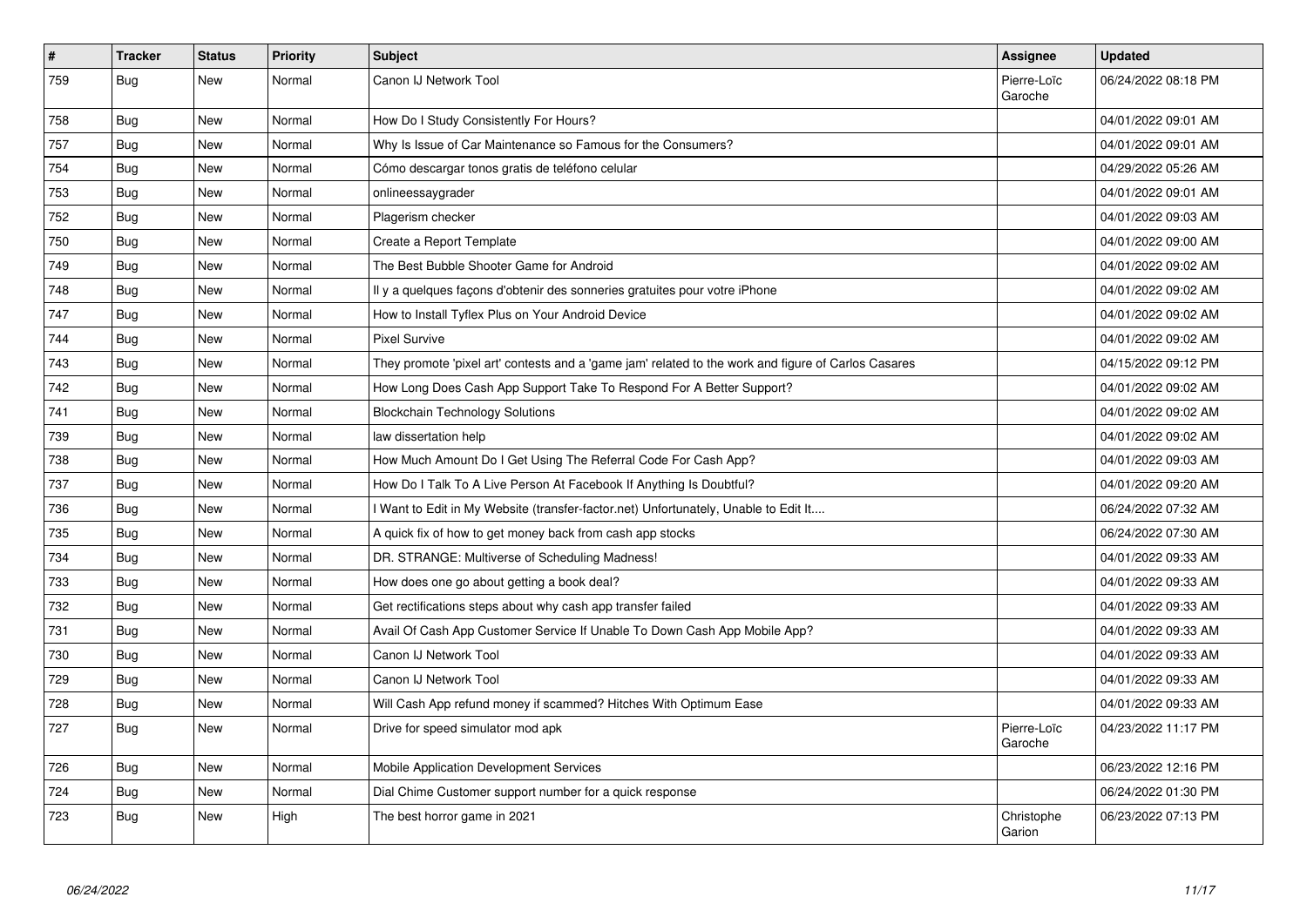| $\pmb{\#}$ | <b>Tracker</b> | <b>Status</b> | Priority | <b>Subject</b>                                                               | <b>Assignee</b>        | <b>Updated</b>      |
|------------|----------------|---------------|----------|------------------------------------------------------------------------------|------------------------|---------------------|
| 722        | <b>Bug</b>     | New           | Normal   | Vergrößern Sie Instagram-Fotos mit instazoom                                 | Christophe<br>Garion   | 06/23/2022 09:49 PM |
| 721        | <b>Bug</b>     | New           | Normal   | Cómo instalar un Mod Apk                                                     |                        | 06/24/2022 09:39 PM |
| 720        | <b>Bug</b>     | New           | Normal   | How does Cash App Phone Number provide a quick treatment?                    |                        | 06/23/2022 09:57 PM |
| 719        | Bug            | New           | Normal   | How Do I Send \$5000 Through Cash App Account With Ease?                     |                        | 06/24/2022 07:15 PM |
| 718        | <b>Bug</b>     | New           | High     | Solve Complex Accounting Assignments                                         | Hamza<br>Bourbouh      | 06/24/2022 10:12 AM |
| 717        | Bug            | <b>New</b>    | Normal   | Disney Plus Apk - Watch Movies and TV Shows on Your Device                   |                        | 06/24/2022 12:00 PM |
| 716        | Bug            | New           | Normal   | La celebración de un BabyShower.                                             |                        | 06/24/2022 02:09 AM |
| 715        | Bug            | New           | Normal   | Puppy Playtime Descargar gratis                                              |                        | 06/22/2022 01:40 AM |
| 714        | <b>Bug</b>     | New           | Normal   | Cuevana 3 Premium - Enjoy Your Favorite Movies and TV Shows on Your Smart TV |                        | 06/24/2022 01:19 PM |
| 713        | Bug            | New           | High     | Why Cupcake 2048 is a addictive game?                                        | Pierre-Loïc<br>Garoche | 04/01/2022 09:34 AM |
| 712        | Bug            | New           | Normal   | <b>Tips and Tricks</b>                                                       |                        | 06/24/2022 04:19 PM |
| 711        | Bug            | New           | Normal   | Human Fall Flat Apk Download                                                 |                        | 06/23/2022 04:45 PM |
| 710        | Bug            | New           | Normal   | Take Necessary Assistance If You Are Unable Activate Cash App Card           |                        | 06/24/2022 04:49 AM |
| 709        | <b>Bug</b>     | New           | Normal   | How To Load Cash App Card At Walmart Without Having To Face Any Hassle?      |                        | 06/24/2022 12:18 AM |
| 708        | Bug            | New           | Normal   | Efficient ways to proceed with the cash app dispute process?                 |                        | 06/24/2022 07:20 AM |
| 707        | <b>Bug</b>     | New           | Normal   | Why Accounting Assignments Are Beneficial For The Students?                  | Pierre-Loïc<br>Garoche | 06/24/2022 09:16 PM |
| 706        | Bug            | New           | Normal   | How Can You Cancel A Cash App Payment Without Any Prior Information?         |                        | 04/01/2022 09:30 AM |
| 705        | <b>Bug</b>     | New           | Normal   | wuxiaworld                                                                   |                        | 06/17/2022 04:54 PM |
| 704        | Bug            | New           | Normal   | Reach support team of Chime Customer Service for instant help                |                        | 06/22/2022 07:36 AM |
| 703        | <b>Bug</b>     | New           | Normal   | For real-time help, dial Facebook customer service number                    |                        | 06/23/2022 09:24 PM |
| 702        | <b>Bug</b>     | New           | Normal   | Avail Chime Customer Service to know How To Get Chime Bank Statement         |                        | 06/21/2022 08:32 AM |
| 701        | Bug            | New           | Normal   | Why Law Essay Helper UK is Necessary?                                        |                        | 06/24/2022 03:17 PM |
| 700        | <b>Bug</b>     | New           | Normal   | Cómo descargar Poppy Playtime                                                |                        | 04/01/2022 09:30 AM |
| 699        | <b>Bug</b>     | New           | Normal   | Would you be able to utilize Cash App Twitch?                                |                        | 06/24/2022 07:29 AM |
| 697        | <b>Bug</b>     | New           | Normal   | How to Descargar Pura TV For Android                                         |                        | 06/16/2022 10:40 PM |
| 696        | <b>Bug</b>     | New           | Normal   | How to Install the TuMangaOnline App                                         |                        | 06/24/2022 07:20 PM |
| 695        | Bug            | New           | Normal   | Refer Listas IPTV Apk                                                        |                        | 06/24/2022 03:46 AM |
| 694        | Bug            | New           | Normal   | How to Get Guidance On How To Cash App Withdrawal Limit?                     | Christophe<br>Garion   | 06/24/2022 01:30 PM |
| 692        | <b>Bug</b>     | New           | Normal   | Esports 888b                                                                 |                        | 06/12/2022 10:04 AM |
| 691        | <b>Bug</b>     | New           | Normal   | tea garden dublin                                                            |                        | 04/01/2022 09:31 AM |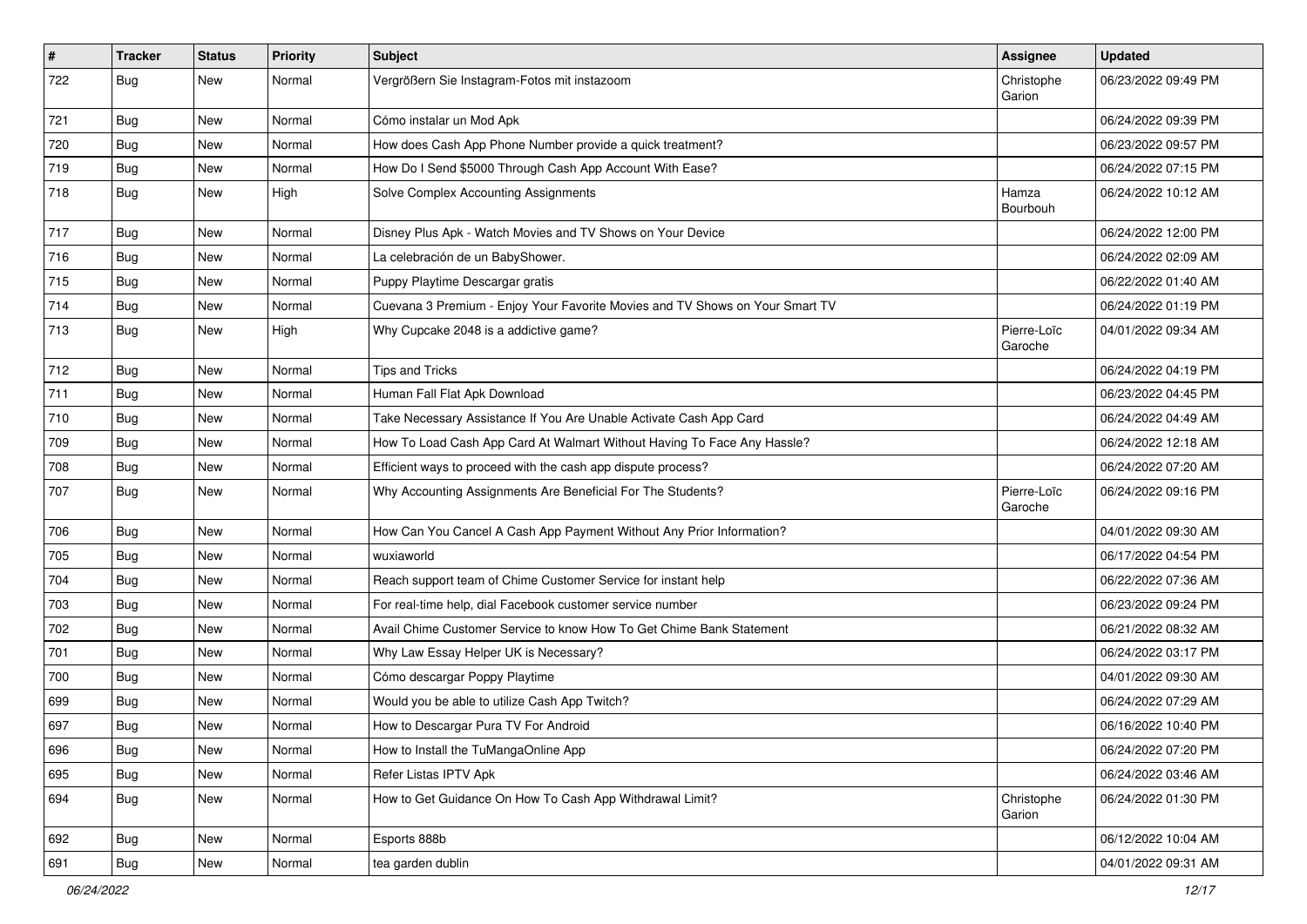| $\vert$ # | <b>Tracker</b> | <b>Status</b> | <b>Priority</b> | <b>Subject</b>                                                        | Assignee               | <b>Updated</b>      |
|-----------|----------------|---------------|-----------------|-----------------------------------------------------------------------|------------------------|---------------------|
| 690       | Bug            | New           | Normal          | campervan hire                                                        |                        | 06/21/2022 04:17 PM |
| 689       | Bug            | New           | Normal          | How to use twitch.tv/activate?                                        |                        | 06/23/2022 07:30 PM |
| 688       | Bug            | New           | Normal          | How to use twitch.tv/activate?                                        |                        | 06/24/2022 04:16 AM |
| 687       | Bug            | New           | Normal          | How to use twitch.tv/activate?                                        |                        | 06/24/2022 07:39 PM |
| 686       | Bug            | <b>New</b>    | Normal          | Welcome To The Most Demandable Mahipalpur Escorts Agency              |                        | 06/22/2022 09:42 AM |
| 685       | Bug            | New           | Low             | youtube thumbnail downloader                                          | Pierre-Loïc<br>Garoche | 06/22/2022 11:55 PM |
| 684       | Bug            | New           | Normal          | Difference between paper map and online map                           |                        | 06/23/2022 01:24 PM |
| 682       | Bug            | New           | Normal          | Does Facebook customer service live chat allow to speak with someone? |                        | 06/24/2022 06:54 AM |
| 679       | Bug            | New           | Normal          | Word Finder helps you to play word games better                       |                        | 04/01/2022 09:34 AM |
| 678       | Bug            | <b>New</b>    | Normal          | How to be a winner in buidnow gg                                      |                        | 06/24/2022 06:57 AM |
| 677       | Bug            | New           | Normal          | Logo Design Services Near Me                                          |                        | 06/24/2022 08:52 AM |
| 676       | <b>Bug</b>     | New           | Normal          | Does Facebook customer service live chat allow to speak with someone? |                        | 04/01/2022 09:39 AM |
| 675       | Bug            | New           | Normal          | What Are Smart Tactics To Fix Cash App Transfer Failed Hurdles?       |                        | 06/16/2022 04:37 AM |
| 674       | Bug            | New           | Normal          | The best game in 2021                                                 | Pierre-Loïc<br>Garoche | 06/24/2022 10:05 PM |
| 673       | Bug            | New           | Normal          | Learn the basics of pixel art - Clear grid                            |                        | 06/24/2022 06:41 AM |
| 672       | Bug            | New           | Normal          | The easiest way to delete ringtones on iPhone                         |                        | 06/23/2022 05:06 PM |
| 671       | Bug            | New           | Normal          | Hot games                                                             | Pierre-Loïc<br>Garoche | 06/20/2022 03:40 PM |
| 670       | Bug            | New           | Normal          | JTWhatsApp Apk - The New and Improved WhatsApp                        |                        | 06/17/2022 04:36 PM |
| 668       | Bug            | New           | Normal          | Get to know Cash App Refund Process here                              |                        | 06/24/2022 04:19 AM |
| 667       | Bug            | New           | Normal          | What Is a Ringtone?                                                   |                        | 06/20/2022 03:35 PM |
| 666       | <b>Bug</b>     | New           | Normal          | 470+ pages à colorier de Noël                                         |                        | 06/24/2022 11:42 PM |
| 664       | Bug            | New           | Normal          | Tea TV Apk Download - The Best Way to Watch Movies Offline            |                        | 06/24/2022 08:01 PM |
| 663       | <b>Bug</b>     | New           | Normal          | Know how the Cash app twitches words in a detailed way.               | Pierre-Loïc<br>Garoche | 05/22/2022 05:44 PM |
| 662       | <b>Bug</b>     | <b>New</b>    | Normal          | Oreo TV Download - The Easiest Way to Watch Live TV                   |                        | 06/24/2022 05:18 PM |
| 661       | <b>Bug</b>     | New           | Normal          | Turbo VPN MOD APK Download                                            |                        | 06/24/2022 08:51 AM |
| 660       | Bug            | New           | Normal          | Anchovies Nutrition Facts And Health Benefits                         |                        | 04/01/2022 09:40 AM |
| 659       | Bug            | New           | Normal          | Olive Oil Properties And Health Benefits                              |                        | 06/24/2022 08:09 AM |
| 658       | <b>Bug</b>     | New           | Normal          | Watermelon Nutrition Facts And Health Benefits                        |                        | 06/24/2022 03:36 PM |
| 657       | <b>Bug</b>     | New           | Normal          | Coconut Nutrition Facts And Health Benefits                           |                        | 06/24/2022 01:49 PM |
| 656       | <b>Bug</b>     | New           | Normal          | Kiwi Nutrition Facts And Health Benefits                              |                        | 06/23/2022 05:18 PM |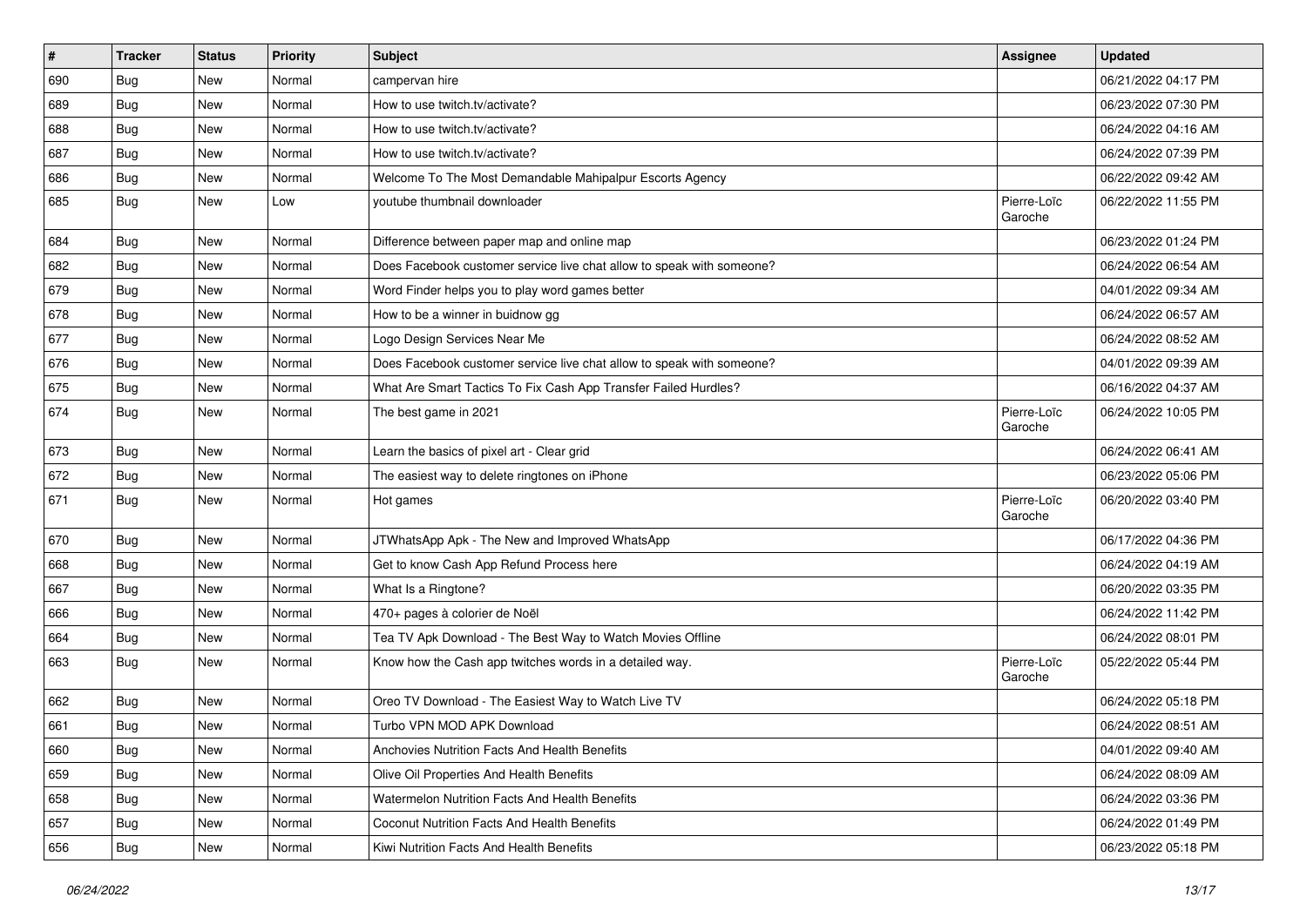| $\vert$ # | <b>Tracker</b> | <b>Status</b> | Priority | <b>Subject</b>                                                                   | <b>Assignee</b> | <b>Updated</b>      |
|-----------|----------------|---------------|----------|----------------------------------------------------------------------------------|-----------------|---------------------|
| 655       | <b>Bug</b>     | New           | Normal   | <b>Eggplant Health Benefits</b>                                                  |                 | 06/24/2022 05:17 AM |
| 653       | Bug            | New           | Normal   | Jujube (Jinjoles): Properties And Health Benefits                                |                 | 06/23/2022 10:41 PM |
| 652       | Bug            | New           | Normal   | Sesame Health Benefits                                                           |                 | 06/21/2022 06:52 AM |
| 651       | <b>Bug</b>     | New           | Normal   | Salmon Health Benefits                                                           |                 | 06/23/2022 01:33 PM |
| 650       | Bug            | New           | Normal   | <b>Cherries Health Benefits</b>                                                  |                 | 06/24/2022 08:07 AM |
| 645       | <b>Bug</b>     | New           | Normal   | thong tin chinh xac nhat hom nay                                                 |                 | 06/23/2022 06:54 PM |
| 644       | <b>Bug</b>     | New           | Normal   | <b>TeaTV App Review</b>                                                          |                 | 06/24/2022 02:20 PM |
| 643       | <b>Bug</b>     | New           | Normal   | Oreo TV Apk Download                                                             |                 | 06/23/2022 12:30 PM |
| 642       | <b>Bug</b>     | New           | Normal   | thong tin thoi tiet ngay hom nay                                                 |                 | 06/24/2022 04:48 PM |
| 641       | Bug            | New           | Normal   | Get Best Economics Dissertation Writing Service                                  |                 | 06/23/2022 05:09 PM |
| 640       | Bug            | New           | Normal   | play game with me                                                                |                 | 06/24/2022 08:20 PM |
| 639       | Bug            | New           | Normal   | thong tin chinh xac                                                              |                 | 06/24/2022 02:43 PM |
| 638       | Bug            | New           | Normal   | Run 3 game                                                                       |                 | 06/23/2022 08:09 PM |
| 636       | <b>Bug</b>     | New           | Normal   | What is the most popular furniture color?                                        |                 | 06/24/2022 12:13 AM |
| 635       | <b>Bug</b>     | New           | Normal   | Buy Steroids Online with OurMedicnes.com   Best Quality Steroids                 |                 | 06/23/2022 09:09 PM |
| 634       | Bug            | New           | Normal   | Buy Vidalista Tablets (Tadalafil) at [\$25 OFF + Free Shipping] Vidalistatablets |                 | 06/23/2022 11:20 PM |
| 633       | <b>Bug</b>     | New           | Normal   | How i can i solve my issue                                                       |                 | 04/01/2022 09:38 AM |
| 632       | Bug            | New           | Normal   | CheapestMedsShop   100% Safe Medicines Online in UK & AUS.                       |                 | 06/23/2022 05:23 AM |
| 631       | <b>Bug</b>     | New           | Normal   | How Can I Load Cash App Card at Walmart straight away?                           |                 | 04/01/2022 09:38 AM |
| 630       | Bug            | New           | Normal   | How Can I Load Cash App Card at Walmart straight away?                           |                 | 04/01/2022 09:38 AM |
| 629       | <b>Bug</b>     | New           | Normal   | How Can I Load Cash App Card at Walmart straight away?                           |                 | 06/24/2022 07:55 PM |
| 628       | <b>Bug</b>     | New           | Normal   | CV reviewing services!                                                           |                 | 06/24/2022 01:53 PM |
| 627       | Bug            | New           | Normal   | <b>HELO</b>                                                                      |                 | 06/18/2022 06:50 PM |
| 625       | <b>Bug</b>     | New           | Normal   | The best free online driving directions tool                                     |                 | 04/01/2022 09:28 AM |
| 624       | Bug            | New           | Normal   | Use go with the Driving Directions for your go                                   |                 | 06/21/2022 04:54 AM |
| 623       | <b>Bug</b>     | New           | Normal   | Listen to online radio stations for mobile phones                                |                 | 06/24/2022 08:21 PM |
| 622       | <b>Bug</b>     | New           | Normal   | CheapestMedsShop   100% Safe Medicines Online in UK & AUS.                       |                 | 06/24/2022 07:10 PM |
| 621       | I Bug          | New           | Normal   | Buy All Modafinil & Armodafinil Tablets @Buy Modafinil US                        |                 | 06/24/2022 09:26 AM |
| 620       | Bug            | New           | Normal   | Viagra Meds: Fastest & Quick Delivery On Your Doorstep - USA                     |                 | 06/23/2022 12:03 AM |
| 619       | Bug            | New           | Normal   | Online Trusted Medicine Store in US for Health - Genericmedsupply                |                 | 06/23/2022 09:19 PM |
| 618       | Bug            | New           | Normal   | Buy Steroids Online with OurMedicnes.com   Best Quality Steroids                 |                 | 06/24/2022 07:52 AM |
| 617       | Bug            | New           | Normal   | Buy Vidalista Tablets (Tadalafil) at [\$25 OFF + Free Shipping] Vidalistatablets |                 | 06/24/2022 05:14 PM |
| 616       | <b>Bug</b>     | New           | Normal   | Buy Anavar Tablets   Anavar For Sale in USA, UK & Australia                      |                 | 06/24/2022 03:52 PM |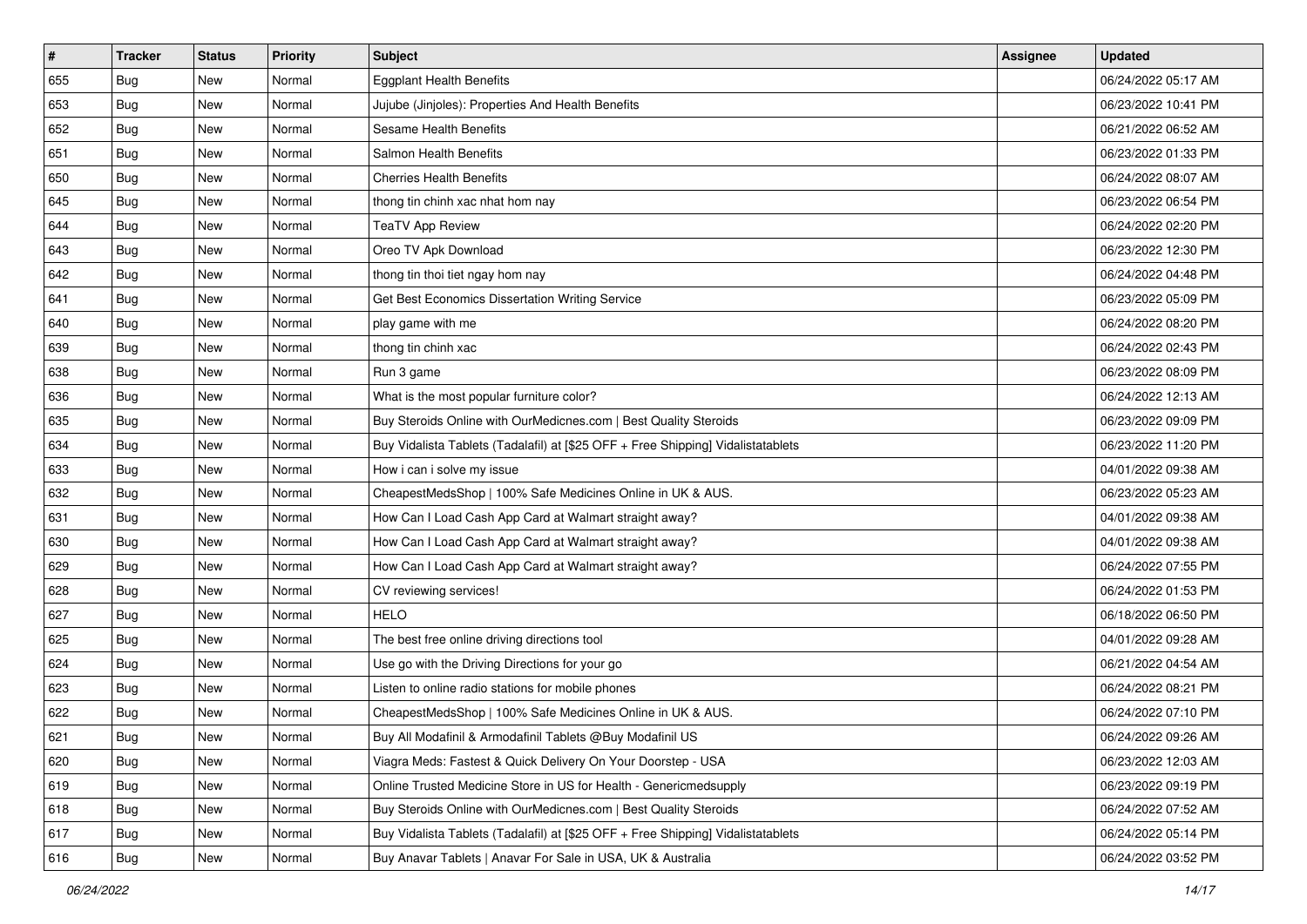| $\vert$ # | <b>Tracker</b> | <b>Status</b> | <b>Priority</b> | <b>Subject</b>                                                                                                                                                                                                                                                        | <b>Assignee</b>        | <b>Updated</b>      |
|-----------|----------------|---------------|-----------------|-----------------------------------------------------------------------------------------------------------------------------------------------------------------------------------------------------------------------------------------------------------------------|------------------------|---------------------|
| 615       | Bug            | New           | Normal          | CheapestMedsShop   100% Safe Medicines Online in USA UK & AUS.                                                                                                                                                                                                        |                        | 06/24/2022 04:00 AM |
| 614       | Bug            | <b>New</b>    | Normal          | Como baixar o MOD APK no celular                                                                                                                                                                                                                                      |                        | 06/22/2022 04:46 AM |
| 613       | <b>Bug</b>     | <b>New</b>    | Normal          | Buy Aspadol 100mg Tab Online in US, UK, AU   Erospharmacy                                                                                                                                                                                                             |                        | 06/24/2022 03:56 AM |
| 612       | Bug            | <b>New</b>    | Normal          | Luxury Slingshot Rental                                                                                                                                                                                                                                               |                        | 06/24/2022 09:09 AM |
| 609       | <b>Bug</b>     | New           | High            | Online Trusted Medicine Store in US for Health - Genericmedsupply                                                                                                                                                                                                     |                        | 06/24/2022 01:44 AM |
| 607       | Bug            | <b>New</b>    | Normal          | Vex 5                                                                                                                                                                                                                                                                 |                        | 04/01/2022 09:22 AM |
| 604       | Bug            | <b>New</b>    | Normal          | <b>Idle Game Online</b>                                                                                                                                                                                                                                               |                        | 06/24/2022 06:16 PM |
| 603       | Bug            | <b>New</b>    | Normal          | Premiere gratuito da lista de IPTV                                                                                                                                                                                                                                    |                        | 06/24/2022 05:30 PM |
| 602       | <b>Bug</b>     | <b>New</b>    | Normal          | Best Essay Writing Service UK                                                                                                                                                                                                                                         | Pierre-Loïc<br>Garoche | 06/24/2022 07:28 AM |
| 601       | <b>Bug</b>     | <b>New</b>    | Normal          | Best Essay Writing Service UK                                                                                                                                                                                                                                         | Pierre-Loïc<br>Garoche | 06/24/2022 10:50 AM |
| 600       | Bug            | New           | Normal          | Play Store Pro                                                                                                                                                                                                                                                        |                        | 06/24/2022 03:39 AM |
| 599       | Bug            | New           | Normal          | Do you know how to delete cash app account from your computer?                                                                                                                                                                                                        |                        | 06/24/2022 10:42 AM |
| 598       | Bug            | New           | Normal          | Universo s / f Download                                                                                                                                                                                                                                               |                        | 06/23/2022 10:59 PM |
| 597       | Bug            | <b>New</b>    | Normal          | Universo s / f Download                                                                                                                                                                                                                                               |                        | 06/24/2022 05:18 PM |
| 596       | Bug            | <b>New</b>    | Normal          | <b>Kids Games</b>                                                                                                                                                                                                                                                     |                        | 04/01/2022 09:18 AM |
| 595       | Bug            | New           | Normal          | RFM Online - une révolution dans la gestion de l'identité numérique                                                                                                                                                                                                   |                        | 06/23/2022 12:50 PM |
| 593       | Bug            | New           | Normal          | Eiffel Spark Ultimate C2 SN series is a fully synthetic range of advanced performance engine oils blended in<br>high performance fully synthetic (PAO - polyalphaolefin) basestocks fortified with advanced technology additive<br>system, specifically formulated to |                        | 06/24/2022 05:38 PM |
| 592       | Bug            | <b>New</b>    | Normal          | Deezer Premium APK - Baixe músicas de gualguer lugar do mundo de graca                                                                                                                                                                                                |                        | 06/24/2022 12:00 PM |
| 591       | <b>Bug</b>     | <b>New</b>    | Normal          | How To Find Facebook Modifications For Your Spotify Premium Apk?                                                                                                                                                                                                      |                        | 06/19/2022 06:07 AM |
| 590       | Bug            | <b>New</b>    | Normal          | Follow proper initiatives to check my cash app card balance:                                                                                                                                                                                                          |                        | 06/23/2022 11:47 PM |
| 589       | <b>Bug</b>     | <b>New</b>    | Normal          | How can I get the cash app phone number of customer support?                                                                                                                                                                                                          |                        | 06/24/2022 08:57 PM |
| 588       | <b>Bug</b>     | <b>New</b>    | Normal          | YouTube Vanced Apk Manager App - Como instalá-lo                                                                                                                                                                                                                      |                        | 06/23/2022 07:40 PM |
| 587       | <b>Bug</b>     | <b>New</b>    | Normal          | Why Picsart Pro Offers Great Features                                                                                                                                                                                                                                 |                        | 06/19/2022 02:19 PM |
| 586       | Bug            | <b>New</b>    | Normal          | Best Modifications For Your Mobile Phone                                                                                                                                                                                                                              |                        | 06/24/2022 08:48 AM |
| 585       | <b>Bug</b>     | <b>New</b>    | Normal          | What is cash app help number?                                                                                                                                                                                                                                         |                        | 04/01/2022 09:18 AM |
| 584       | <b>Bug</b>     | <b>New</b>    | Normal          | Want the cash app customer service number to check balance?                                                                                                                                                                                                           |                        | 06/23/2022 09:55 PM |
| 583       | <b>Bug</b>     | <b>New</b>    | High            | Need the Cash app customer service phone number?                                                                                                                                                                                                                      |                        | 06/24/2022 06:25 AM |
| 582       | <b>Bug</b>     | <b>New</b>    | Normal          | Cash App Won't Let Me Send Money If There Is A Low Balance Available                                                                                                                                                                                                  | Pierre-Loïc<br>Garoche | 06/22/2022 03:07 PM |
| 581       | Bug            | New           | Normal          | E-Learning Course Help                                                                                                                                                                                                                                                |                        | 06/24/2022 05:18 PM |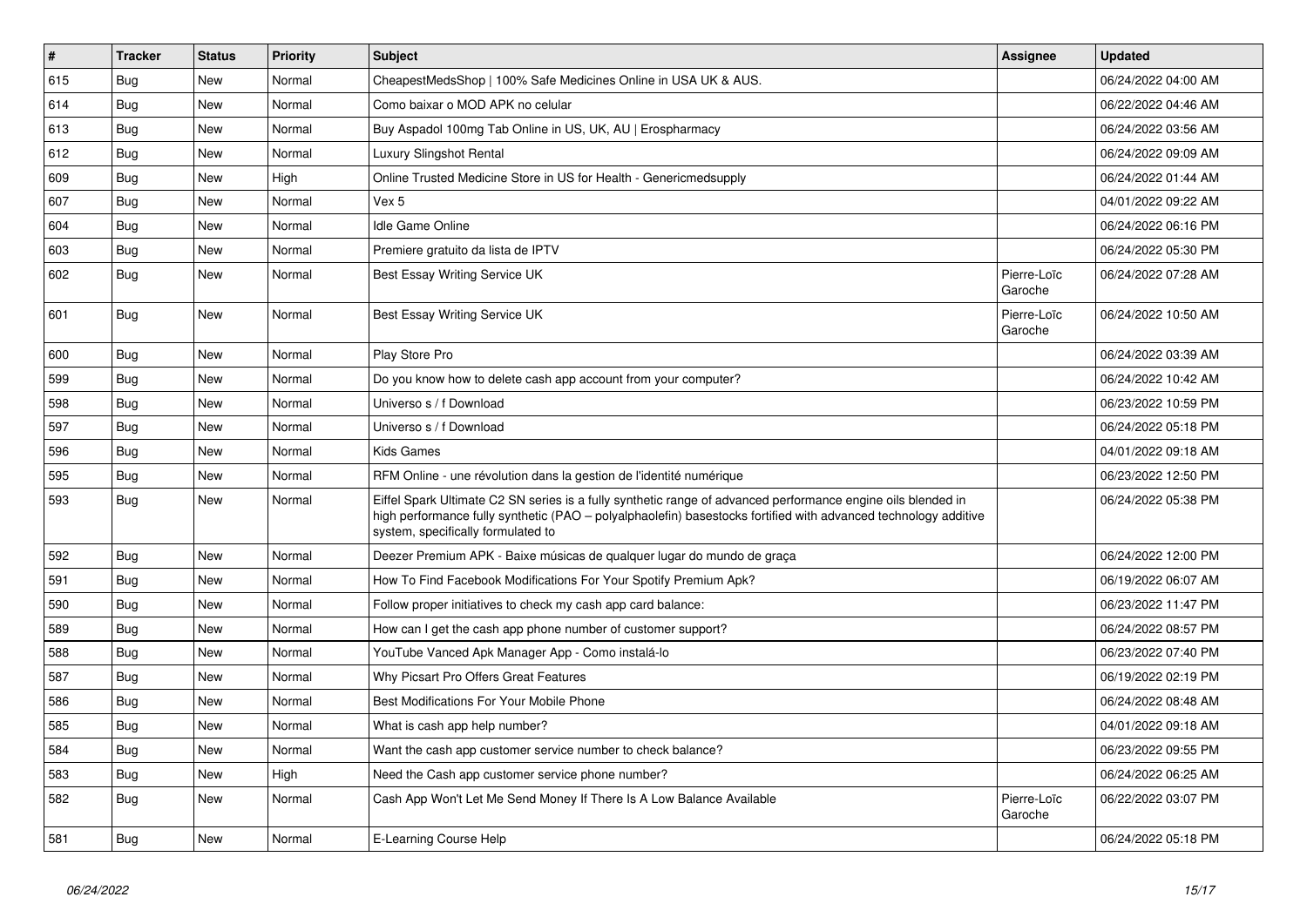| #   | <b>Tracker</b> | <b>Status</b> | Priority | <b>Subject</b>                                                                      | Assignee               | <b>Updated</b>      |
|-----|----------------|---------------|----------|-------------------------------------------------------------------------------------|------------------------|---------------------|
| 580 | <b>Bug</b>     | <b>New</b>    | High     | <b>What is Narrative Essay?</b>                                                     | Christophe<br>Garion   | 06/21/2022 09:28 AM |
| 579 | Bug            | New           | Normal   | YOUR CV MAKES YOUR FIRST IMPRESSION                                                 | Christophe<br>Garion   | 06/24/2022 02:02 AM |
| 577 | Bug            | New           | Normal   | Follow these easy steps to make Admiral Casino Login                                |                        | 06/24/2022 05:34 PM |
| 576 | <b>Bug</b>     | <b>New</b>    | Normal   | So laden Sie ein Instagram-Bild herunter                                            |                        | 06/23/2022 09:23 AM |
| 574 | Bug            | <b>New</b>    | Normal   | How to fix the Epson printer offline issue due to a wired connection?               |                        | 06/24/2022 06:23 PM |
| 573 | Bug            | New           | Normal   | Experimente lo mejor en la aplicación Apk de juegos gratis                          |                        | 06/24/2022 02:32 PM |
| 571 | <b>Bug</b>     | New           | Normal   | How may the Cash app dispute your trade?                                            | Pierre-Loïc<br>Garoche | 06/23/2022 11:23 AM |
| 570 | <b>Bug</b>     | New           | Normal   | What is Sutton bank cash app customer service phone number?                         | Pierre-Loïc<br>Garoche | 06/23/2022 10:42 AM |
| 569 | Bug            | New           | Normal   | What is the incoming and outgoing mail server for Outlook IMAP settings?            | Pierre-Loïc<br>Garoche | 06/23/2022 03:43 PM |
| 568 | Bug            | <b>New</b>    | Normal   | Instale a versão mais recente do YouTube Premium                                    |                        | 06/24/2022 08:51 PM |
| 567 | Bug            | New           | Normal   | Singapore assignment help                                                           |                        | 06/24/2022 05:55 PM |
| 566 | Bug            | New           | Normal   | Kinemaster Pro Download - los App Review                                            |                        | 04/01/2022 09:27 AM |
| 565 | <b>Bug</b>     | <b>New</b>    | Normal   | How To Install RepelisPlus On Your Android Phone?                                   |                        | 06/24/2022 11:27 PM |
| 564 | Bug            | New           | Normal   | How To Install RepelisPlus On Your Android Phone?                                   |                        | 06/24/2022 02:03 AM |
| 563 | Bug            | New           | Normal   | Understanding the Difference Between Free and Paid Mod Apks                         |                        | 06/24/2022 07:27 AM |
| 562 | Bug            | New           | Normal   | Learn Basic Mahjong Rules                                                           |                        | 06/23/2022 12:48 AM |
| 561 | Bug            | New           | Normal   | Enjoy the Full YouTube Premium Experience With YouTube Premium Membership           |                        | 06/24/2022 11:10 AM |
| 560 | Bug            | New           | Normal   | Whatsapp Aero - Make Your Phone Auto Connect                                        |                        | 04/01/2022 09:28 AM |
| 559 | <b>Bug</b>     | New           | High     | What Are Permission For Applications like Facebook Sending MMS?                     |                        | 06/24/2022 10:07 AM |
| 556 | Bug            | New           | Normal   | Play Game Mod Apk With Your Friends                                                 |                        | 06/23/2022 09:56 PM |
| 555 | <b>Bug</b>     | <b>New</b>    | Normal   | web design development in hyderabad                                                 |                        | 06/24/2022 06:49 PM |
| 554 | <b>Bug</b>     | <b>New</b>    | Normal   | XvideoStudio Video Editor APK Free Download on TechToDown                           |                        | 06/24/2022 08:26 AM |
| 553 | Bug            | New           | Normal   | Cinema HD APK - Free Movie Enjoyment App on Android                                 |                        | 06/23/2022 02:21 AM |
| 551 | Bug            | <b>New</b>    | Normal   | Why Do Students Need Online Best Dissertation Writing Services?                     |                        | 06/22/2022 05:53 PM |
| 550 | <b>Bug</b>     | New           | Normal   | Nederland FM - beste manieren om naar internationale radio op internet te luisteren |                        | 06/23/2022 08:56 PM |
| 549 | <b>Bug</b>     | New           | Normal   | Radio Luisteren                                                                     |                        | 06/24/2022 07:01 PM |
| 548 | Bug            | New           | Normal   | Web N Logo Design                                                                   |                        | 04/01/2022 09:29 AM |
| 547 | Bug            | <b>New</b>    | Normal   | Get rid of the issue of cash app down by calling experts.                           |                        | 06/24/2022 05:42 PM |